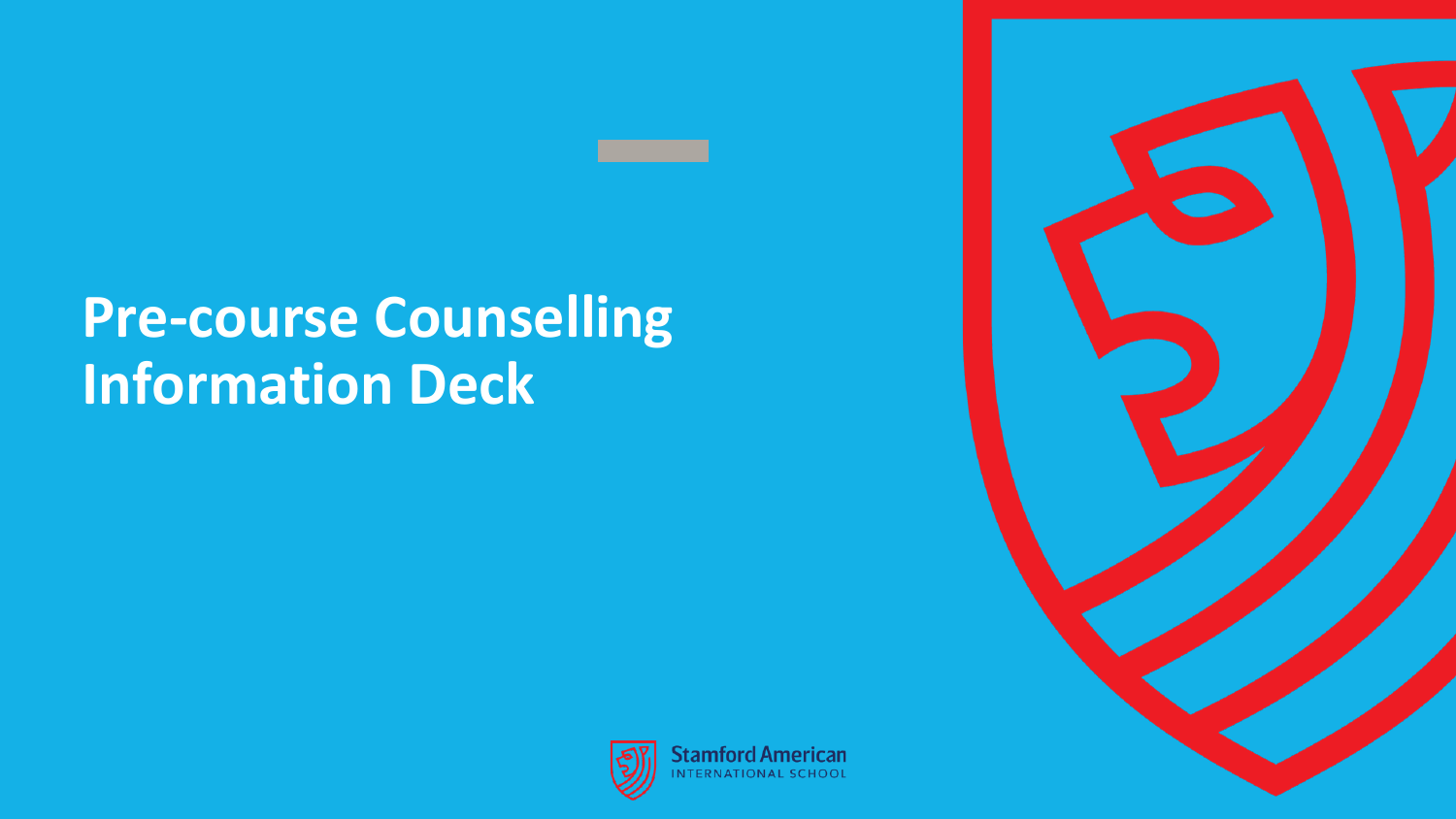### **Content Page**

- [Pre-course Counselling Form](https://drive.google.com/file/d/1VUzeaGzbWQ9etDdhTGErF-6zwLnFtJOp/view?usp=sharing)
- [School and Course Information](#page-2-0) Section B
- [Fee Payable and Payment Method](#page-12-0) Section C
- [Fee Protection Schemes\(FPS\) & Student Contract](#page-12-0) Section D
- [Refund/Transfer and Withdrawal Policy and Procedure –](#page-17-0) Section E
- [Singapore Regulations for International Students](#page-23-0)  Section F
- [Student Support Services](#page-29-0)  Section G
- [Committee for Private Education–](#page-33-0) Section H

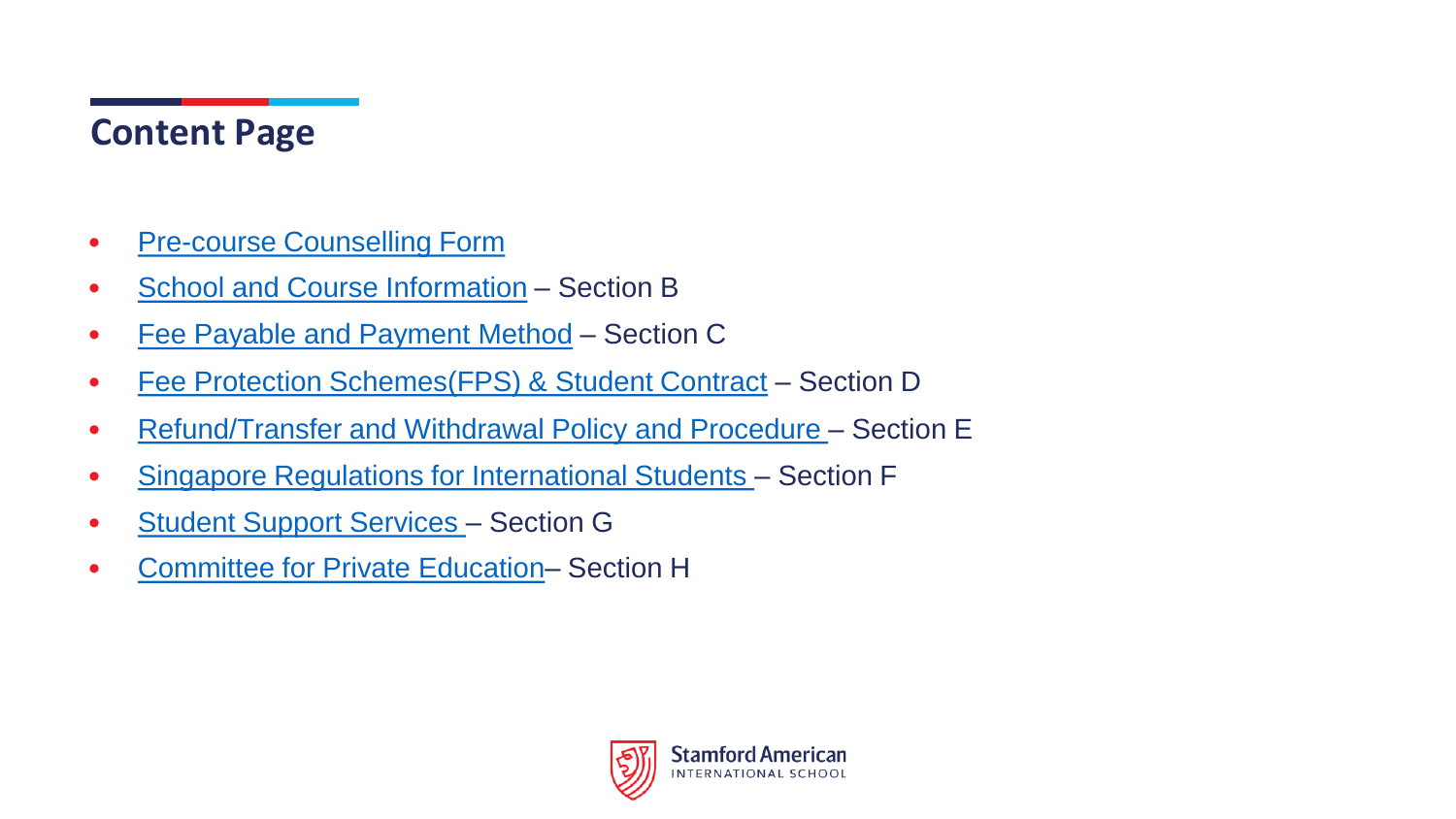# <span id="page-2-0"></span>**School and Course Information**





**Stamford American** NTERNATIONAL SCHOOL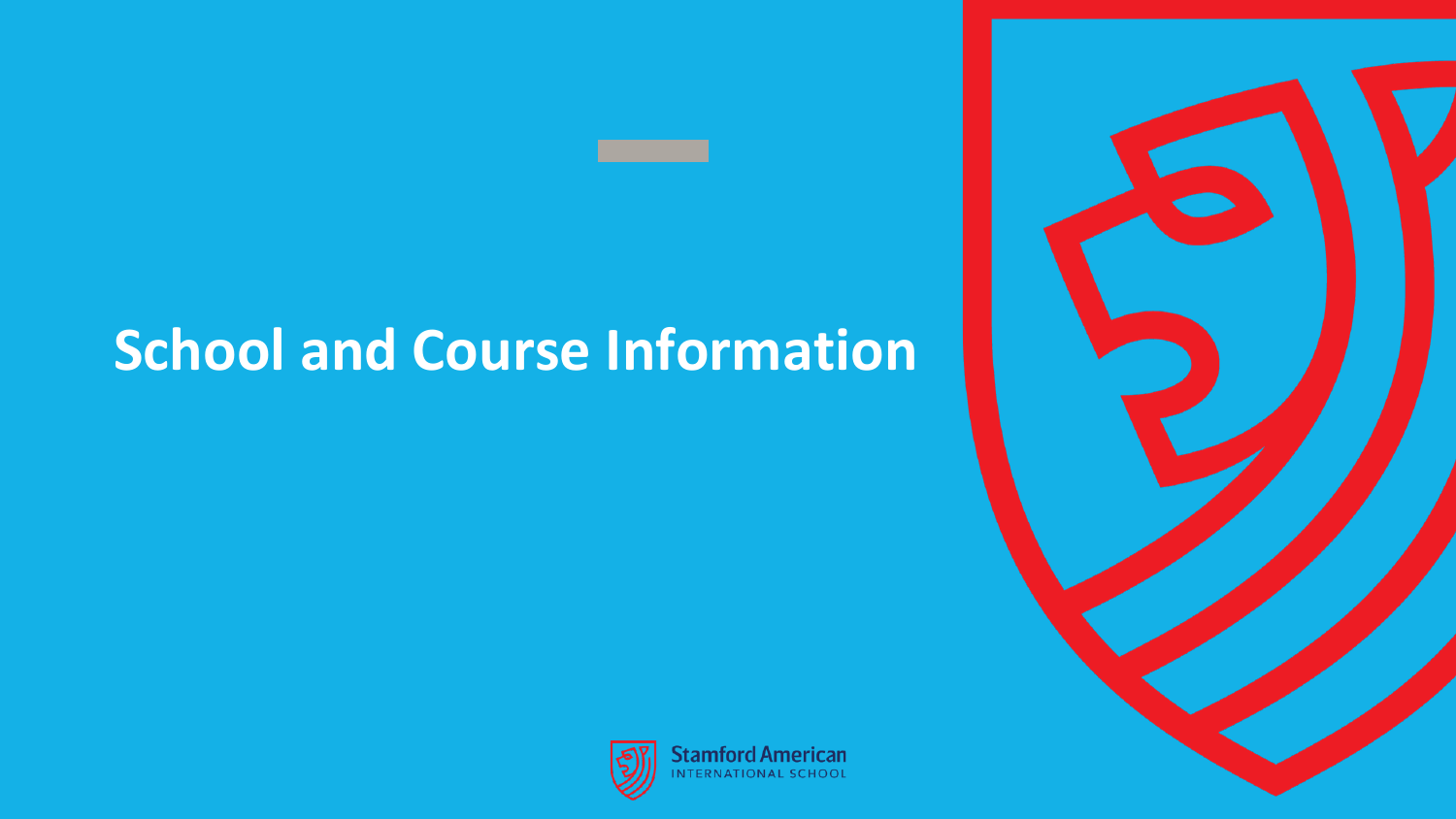### **Location and Facilities**

International students from more than 70 countries learn together at Stamford American's stunning, bespoke campuses. Located just 10 minutes from popular Orchard Road, the Woodleigh Campus and Chuan Lane Campus welcome students from Nursery level to Grade 12. The campuses are conveniently linked by a shuttle bus service, making their unique facilities accessible to both parents and students.



Woodleigh Campus: 1 Woodleigh Lane (Off Upper Serangoon Road), Singapore 357684

<https://www.sais.edu.sg/contact-us/directions/>



**Stamford American INTERNATIONAL SCHOOL** 



Early Learning Village: 3 Chuan Lane, Gate 4, Singapore 554350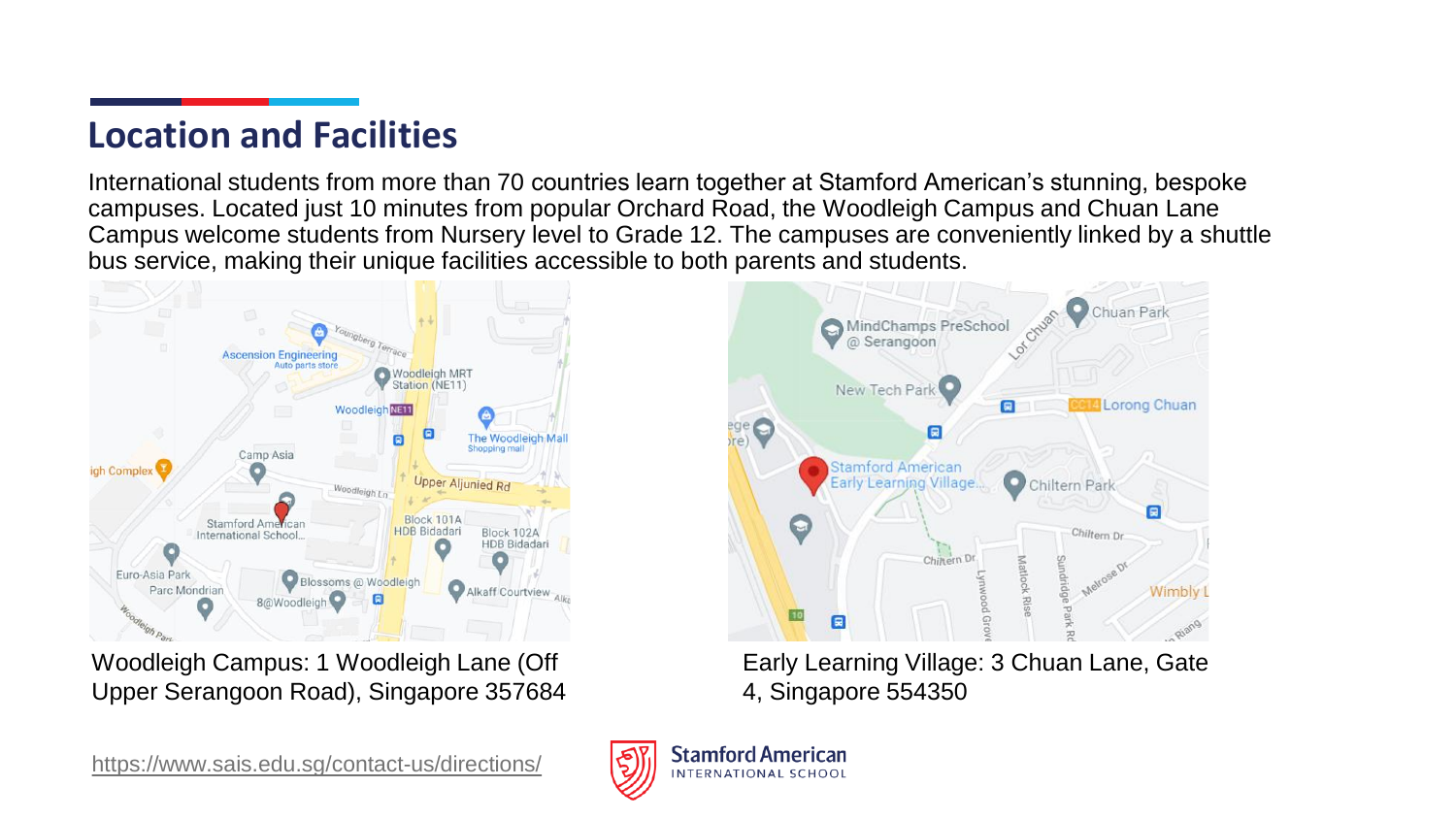## **Location and Facilities**

#### **Early Learning Village Campus: Chuan Lane**

#### **Infant Care to Kindergarten 2**



6 expansive ultraviolet-protected outdoor campus areas to spark discovery and experiential learning



Infant Care Pod with spacious rooms and secure sensory play areas



20-meter pool with adjustable lanes and resting benches for safe water activities



The Hive-an air-conditioned multipurpose gymnasium for sports and performances

#### **Elementary & Secondary School Campus: Woodleigh Lane**

Grade 1 to Grade 12



Global mentorship programs, field trips abroad and community service initiatives



3 swimming pools, 2 air-conditioned indoor sports arenas, rooftop tennis courts, dance studios, rock-climbing walls, multipurpose sports field and a golf academy



Innovation Center and Makerspace kitted out with 3D printers, robots and other advanced electronics



**Stamford American** INTERNATIONAL SCHOOL

500-seat Reagan Theater with oversized LED backdrop screen, and professional sound and lighting equipment

[https://www.youtube.com/watch?v=fqnMxwVdOqc&t](https://www.youtube.com/watch?v=fqnMxwVdOqc&t=9s)

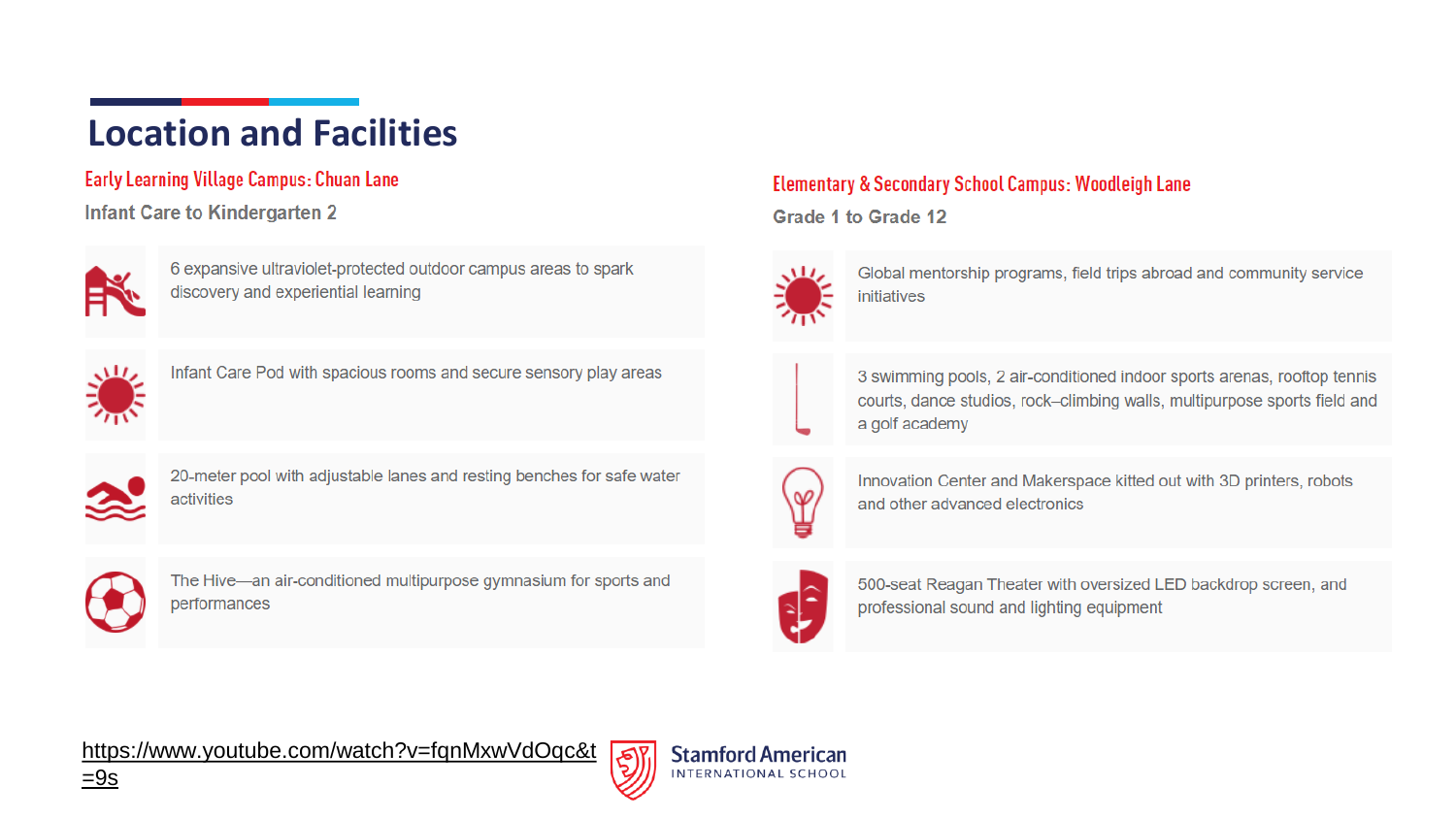# **Stamford American International School – Course Information**

| <b>School Divisions</b>                        | <b>Curriculums</b>                       | <b>Course</b><br><b>Certificates</b> | <b>Programme Structure and</b><br><b>Duration</b>                                                    | <b>Promotion</b><br><b>Criteria</b>                   |
|------------------------------------------------|------------------------------------------|--------------------------------------|------------------------------------------------------------------------------------------------------|-------------------------------------------------------|
| <b>Early Years</b><br>Pre-N to KG 2            | <b>IB Primary Year</b><br>Programme(PYP) | N.A                                  | https://www.sais.edu.sq/files/2<br>0211217 2-<br>Courses&Modules 01-<br>Early_Years.pdf              | Continuous<br>assessments<br>Attendance<br>fulfilment |
| <b>Elementary School</b><br>Grade 1 to Grade 5 | <b>IB Primary Year</b><br>Programme(PYP) | <b>IB PYP</b><br>Certificate         | https://www.sais.edu.sg/files/2<br>0211217 2-<br>Courses&Modules 02-<br><b>Elementary School.pdf</b> | Continuous<br>assessments<br>Attendance<br>fulfilment |
| <b>Middle School</b><br>Grade 6 to Grade 10    | <b>IB Middle Year</b><br>Programme(MYP)  | <b>IB MYP</b><br>Certificate         | https://www.sais.edu.sg/files/2<br>0211217 2-<br>Courses&Modules 03-<br>Middle School.pdf            | Continuous<br>assessments<br>Attendance<br>fulfilment |

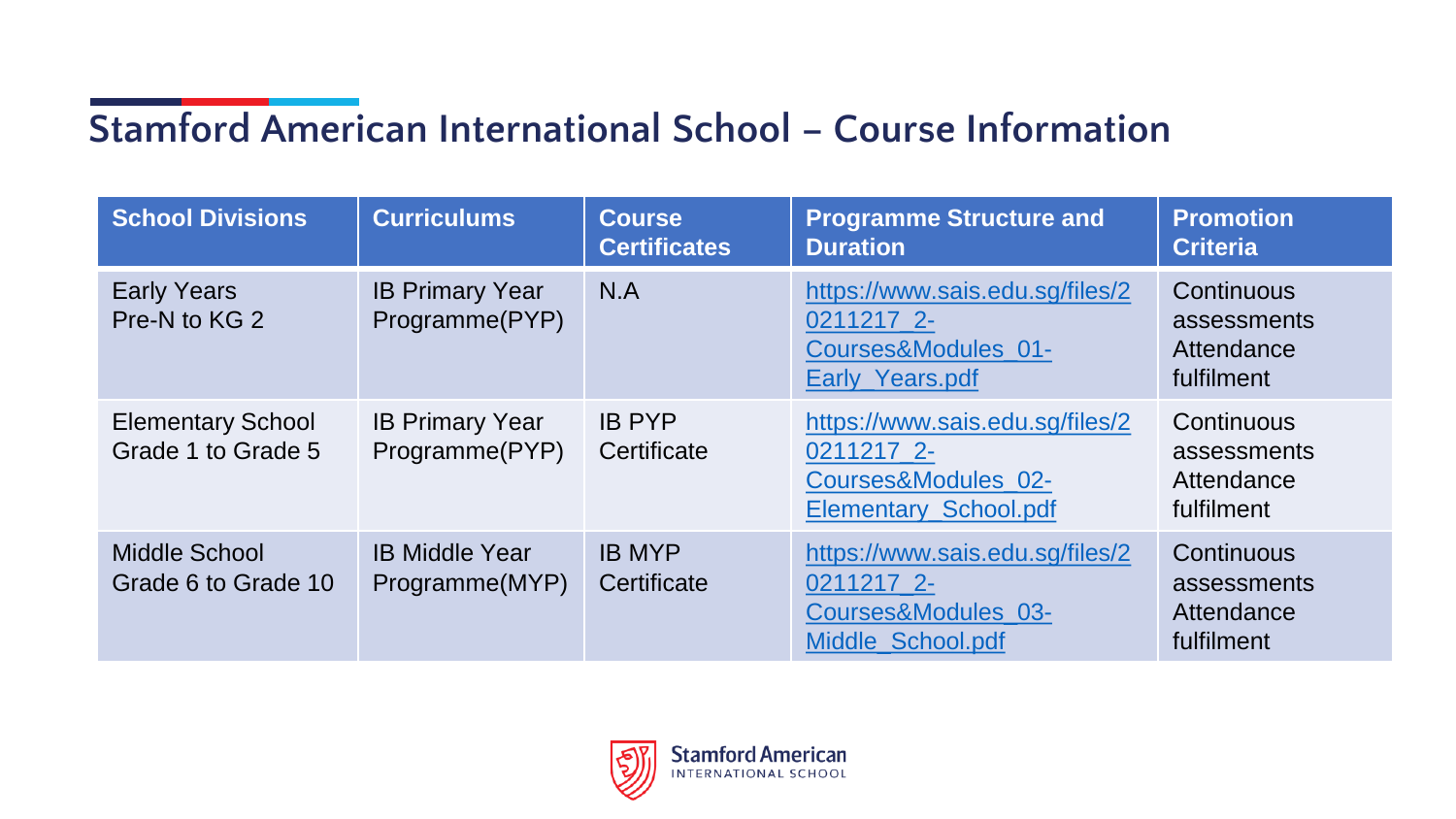# **Stamford American International School – Course Information**

| <b>School Divisions</b>                                                           | <b>Curriculums</b>                                                                           | <b>Course</b><br><b>Certificates</b>                     | <b>Programme Structure and</b><br><b>Duration</b>                                       | <b>Promotion</b><br><b>Criteria</b>                          |
|-----------------------------------------------------------------------------------|----------------------------------------------------------------------------------------------|----------------------------------------------------------|-----------------------------------------------------------------------------------------|--------------------------------------------------------------|
| <b>High School</b><br>Grade 11 to Grade<br>12                                     | Advanced<br>Placement,<br>International<br>Baccalaureate,<br>BTEC,<br><b>Stamford Course</b> | <b>IBDP</b><br><b>APDP</b><br><b>BTEC</b><br>Stamford DP | https://www.sais.edu.sg/files/2<br>0211217 2-<br>Courses&Modules 04-<br>High_School.pdf | https://www.sais.e<br>du.sq/curriculum/s<br>econdary-school/ |
| <b>Preparatory Course</b><br>for Secondary School<br>(PCS)<br>Grade 6 to Grade 10 | Stamford<br>Preparatory<br>Course for<br><b>Secondary School</b>                             | <b>PCS</b><br>Completion<br>Certificate                  | https://www.sais.edu.sg/files/2<br>0211217 2-<br>Courses&Modules_05-PCS.pdf             | https://www.sais.e<br>du.sg/pcs/                             |

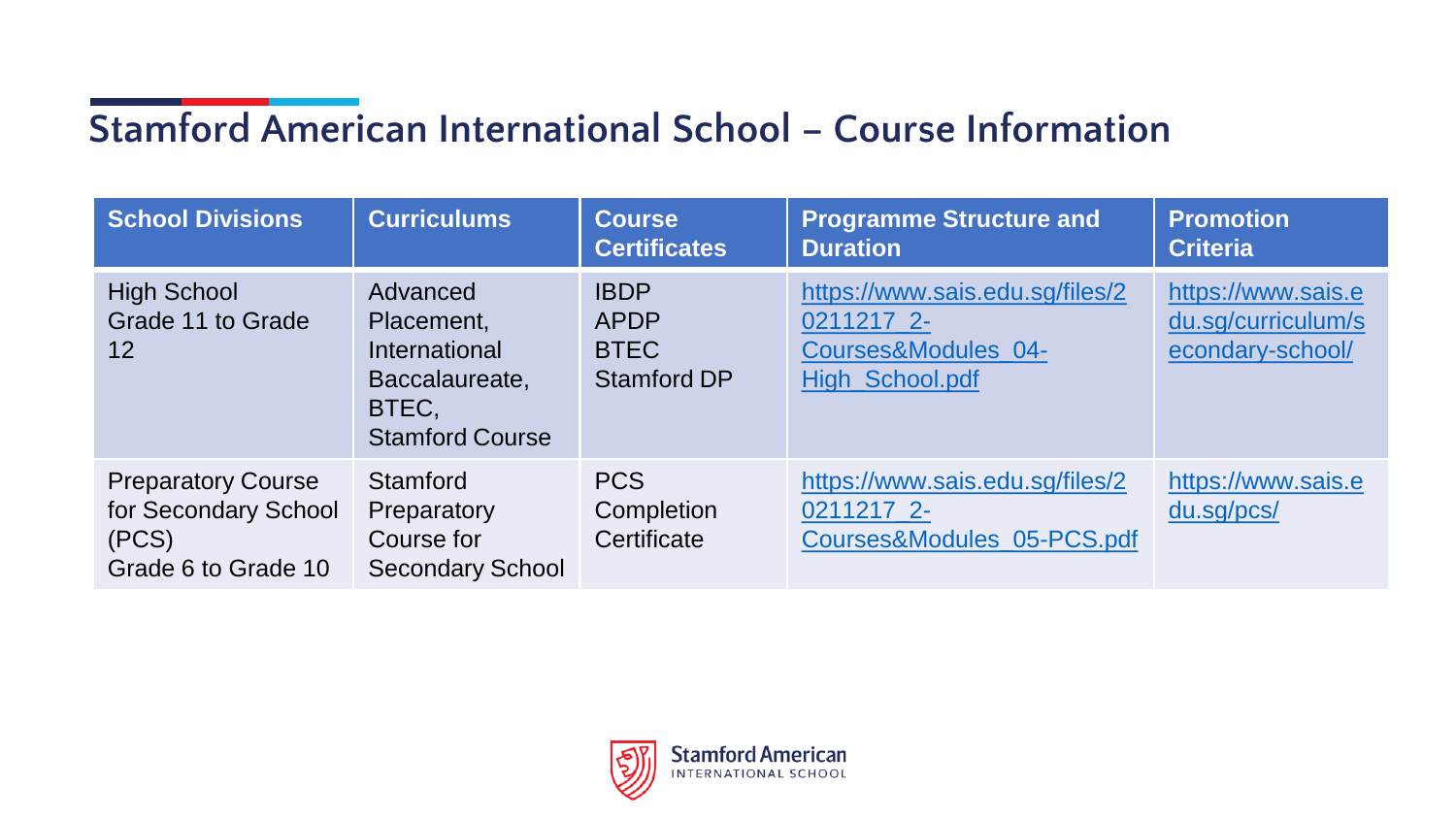### **Opportunities for Further Education**



A Stamford American learning journey is a pathway which is grounded in the International Baccalaureate (IB) Programme underpinned by American Standards. We carefully plan each and every step, so students are set up for success here in Singapore, and in the wider world

<https://www.sais.edu.sg/university-offers-2021/>

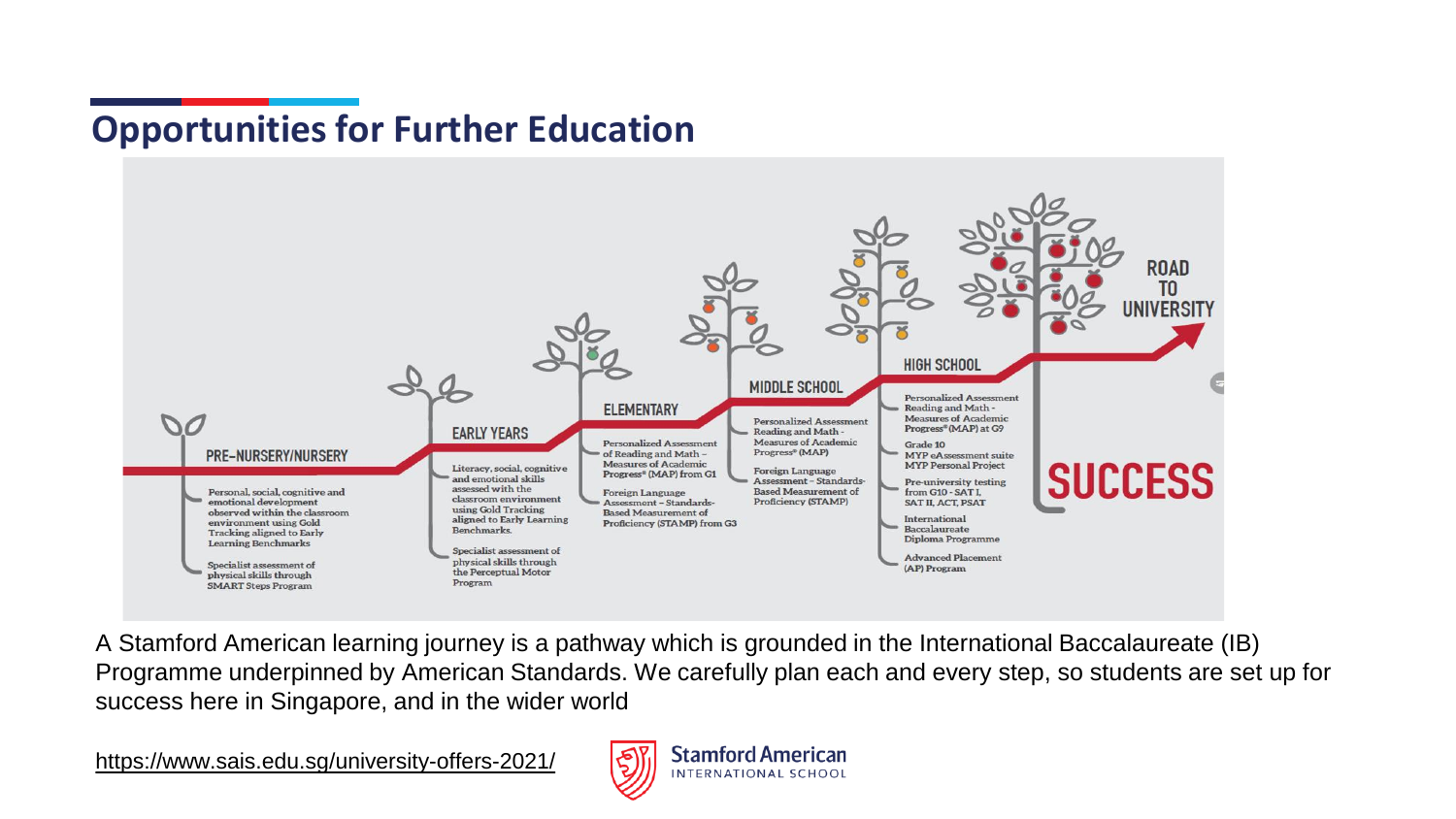### **Application Procedures and Requirements**

Stamford American International School accepts applications on a rolling basis throughout the year, subject to availability of spaces. We aim to make the application process a pleasant, straightforward experience. The application form and supporting documents can be submitted online through our [online application system](https://www.sais.edu.sg/admissions/apply-online/) and by following the steps below. Please note, we do not hold spaces and places are not confirmed until you receive an official letter from our enrollments team.

To inquire about availability or to visit Stamford, please contact the Admissions Department at +65 6602 7247 or fill out our [inquiry form](https://www.sais.edu.sg/online-enquiries/).

#### **To apply, please follow these steps:**

- 1. Complete and submit the [online application form](https://www.sais.edu.sg/admissions/apply-online/) and attach the required documents.
- 2. Complete payment of Application fee (\$800 SGD per applicant). Please note this is non-refundable under any circumstances

[https://www.sais.edu.sg/admissions/application](https://www.sais.edu.sg/admissions/application-process/)process/

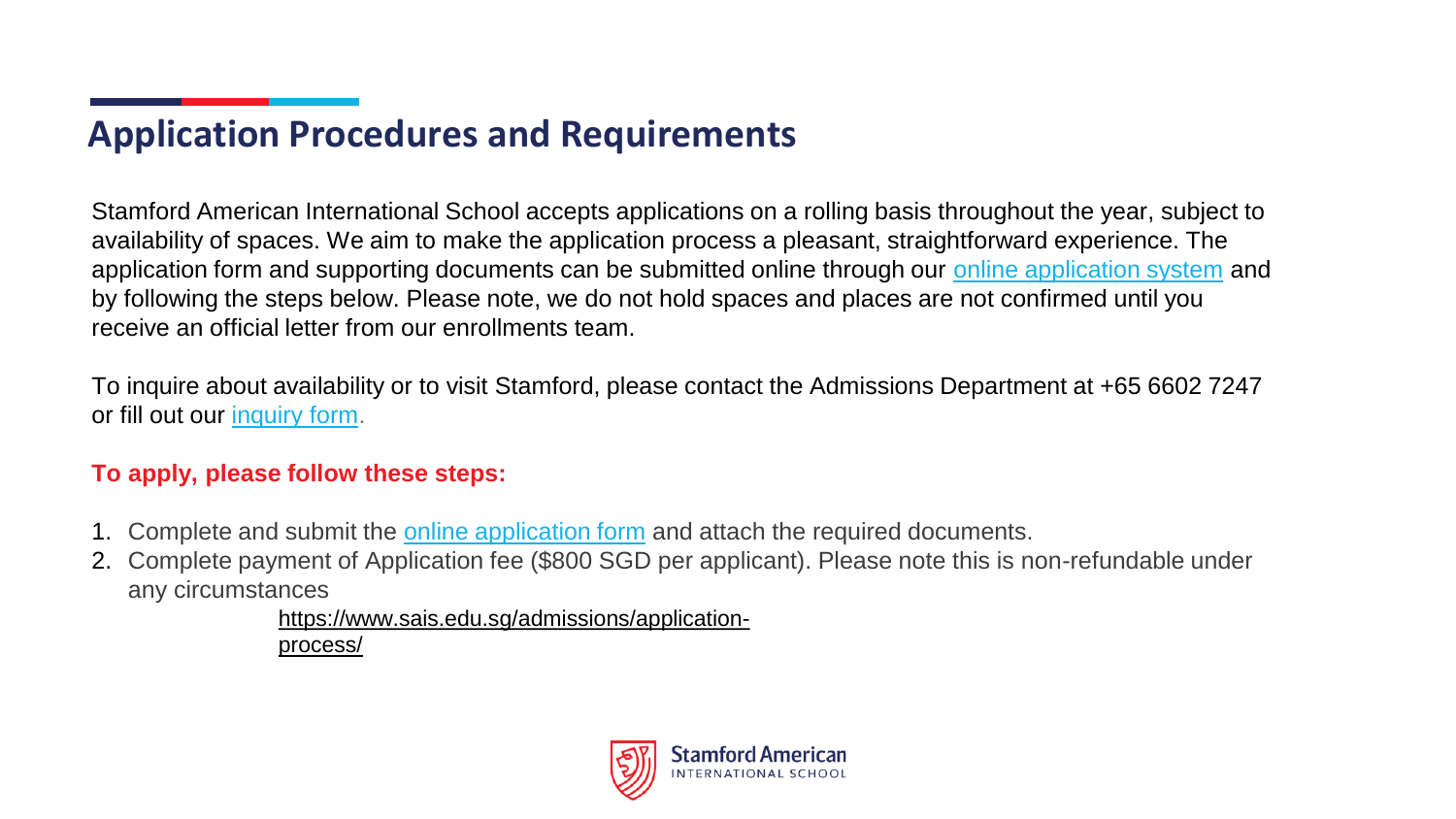### **Admissions Procedures and Requirements**

### **After acceptance into Stamford, and before starting school you will need to provide the following:**

- 1. Signed Student Contract\*\*
- Once an offer is made, a link will be emailed to sign the student contract which secures the students space. This must be completed within seven (7) days of receipt of the email or priority will be given to other applicants and the space may be forfeited.
- 2. Settlement of remaining Enrollment, Facility and Tuition fees
- Fees must be paid within seven calendar (7) days of receipt of the invoice or as per fee schedule.
- 3. Photocopy of Valid Visa
- Students must be in possession of a valid visa before starting school.

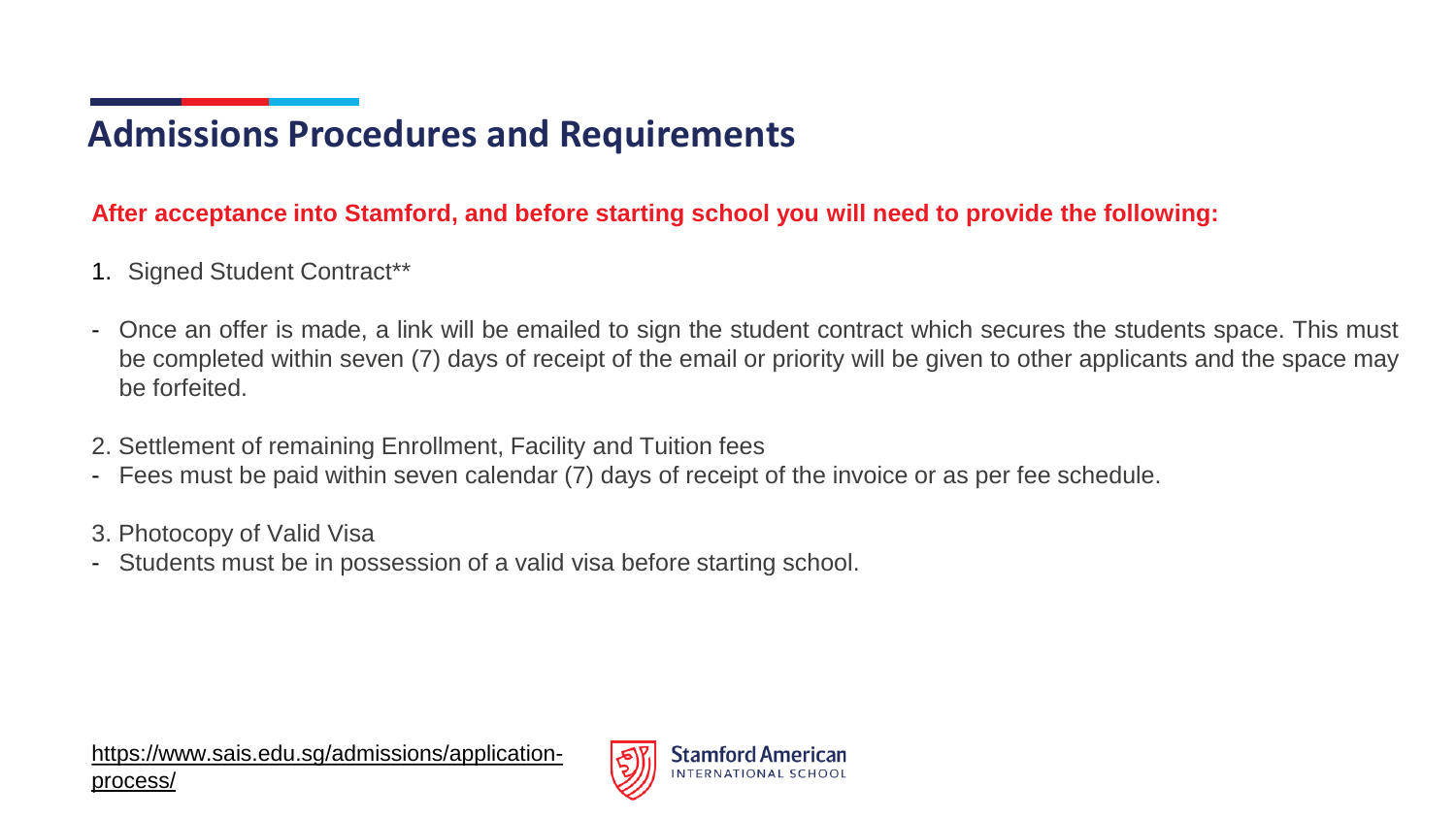### **Admissions Procedures and Requirements**

#### **Wait List**

We are currently at capacity in some grade levels. If a place is not available at the time you wish to join, you will be invited to go on our waitlist. Payment of the \$3,360 enrollment fee will secure your space on the list. Please note that this fee is fully refundable if at any time you wish to be removed from the list. If you are offered a space and decide not to accept, the fee is non-refundable.

#### **Sibling Priority**

Stamford aims to welcome all family members into our community. As such, admissions priority is given to families with siblings. Siblings will also be given priority should there be a waitlist in their grade level.

#### **Singapore Nationality/Singapore Passport Holders**

Approval is required from the Ministry of Education (MOE) before a Singaporean student (6 years old and above) is allowed to attend classes at Stamford. The application for approval from the MOE will be sent as soon as a student is accepted. Please note that Singaporean applicants who are 6 years old and above will be accepted onto our waitlist and no place will be reserved for the student until formal approval has been granted by the MOE.

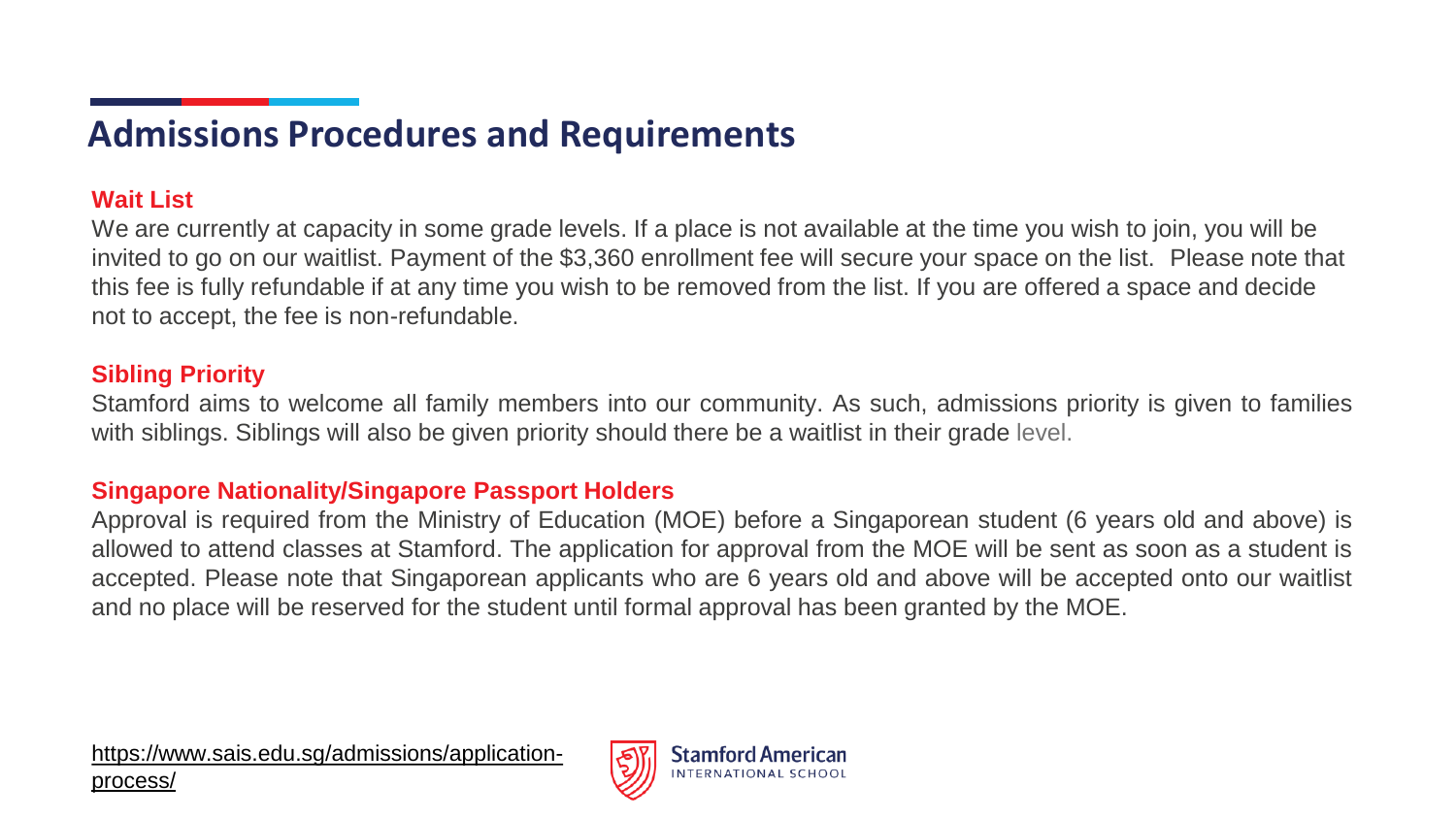### **Admissions Procedures and Requirements**

#### **Vaccination Requirements (for age 12 years and below)**

The Ministry of Health (MOH) of Singapore has introduced diphtheria and measles vaccination requirements as a prerequisite for foreign-born children applying for long-term immigration passes to Singapore, with effect 1 February 2019. Foreign-born children aged 12 years old and below, who are first-time applicants for Dependent's Pass (DP), Long Term Visit Pass (LTVP), and Student Pass (STP) are required to submit documentary proof of vaccination or evidence of immunity for diphtheria and measles to the Health Promotion Board (HPB) for before they can proceed with their visa or pass application. Further details and the application form can be found on the HPB [website.](https://www.nir.hpb.gov.sg/fcine)

#### **Specialized Support Program**

Stamford offers a Specialized Support Program for students who require support for learning differences. The needs of eligible students will be assessed on an individual basis and parents should discuss their situation with the Admissions Office prior to making an application.

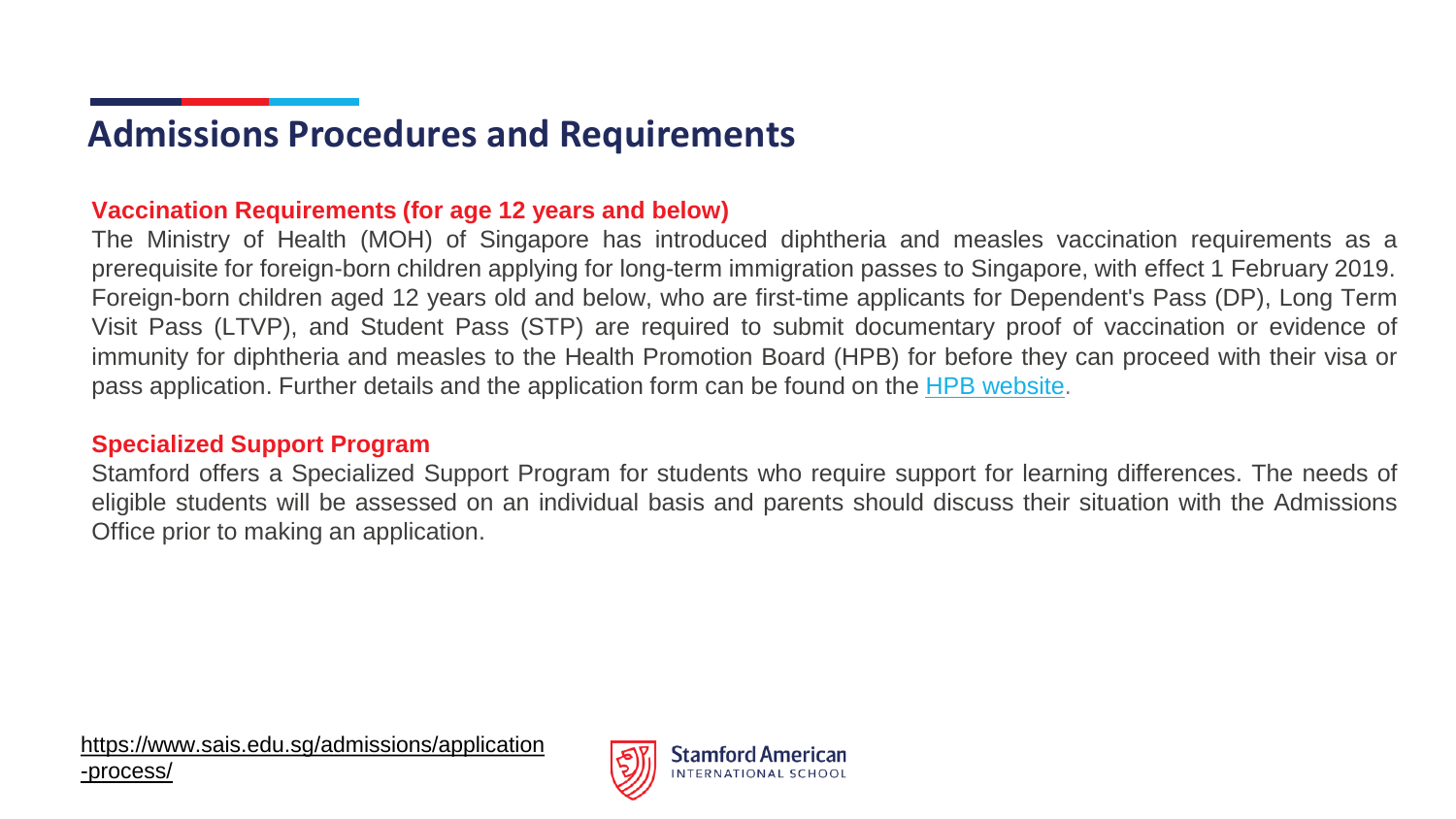# <span id="page-12-0"></span>**Fee Payable and Payment Methods**



**Stamford American** NTERNATIONAL SCHOOL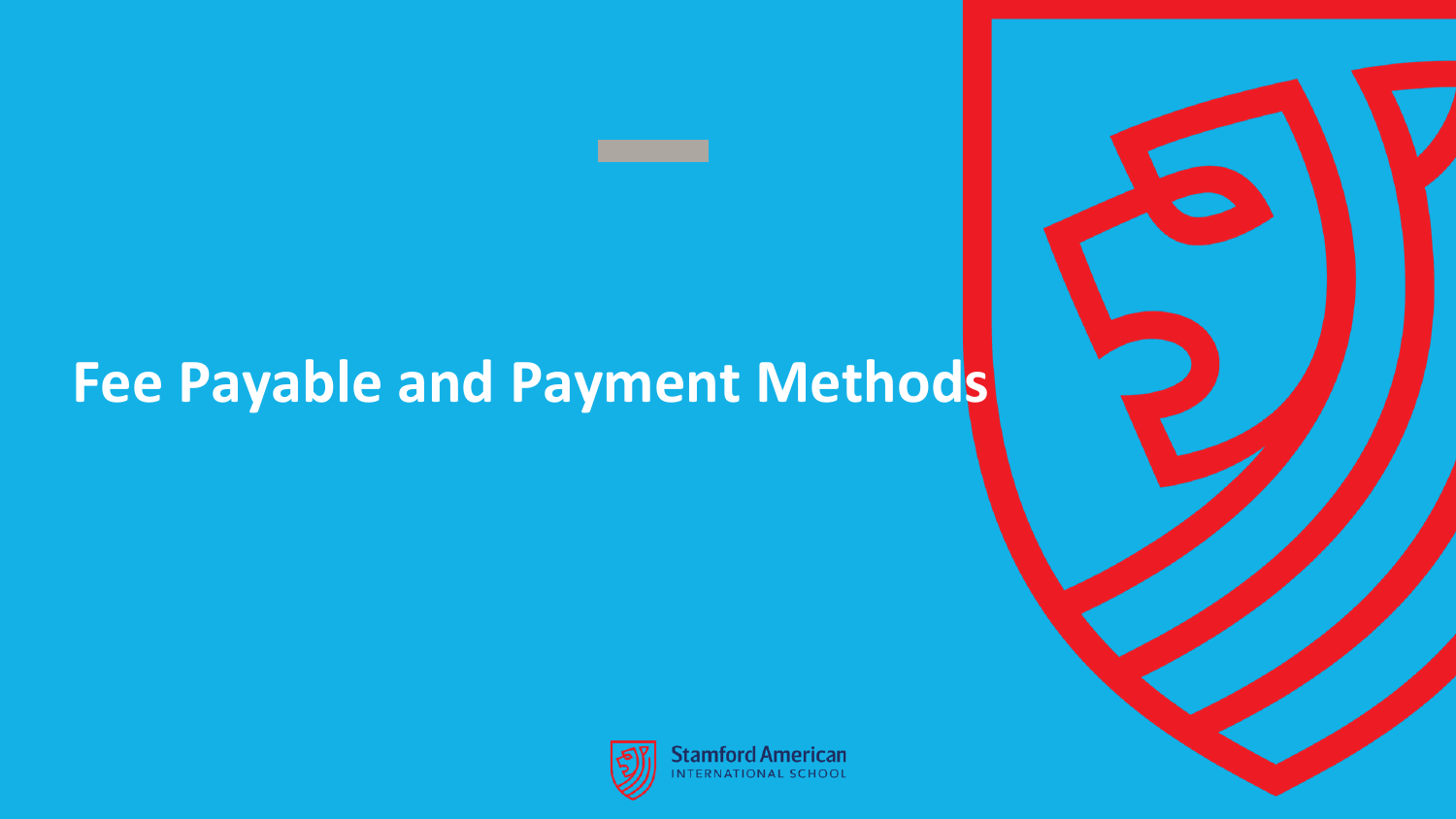## **Fees Payable and Payment Methods**

**Fees Information: <https://www.sais.edu.sg/admissions/school-fees/>**

**Payment Instruction: [https://www.sais.edu.sg/files/Payment%20Option%202021%20\\_%20Final%20V1.pdf](https://www.sais.edu.sg/files/Payment%20Option%202021%20_%20Final%20V1.pdf)**

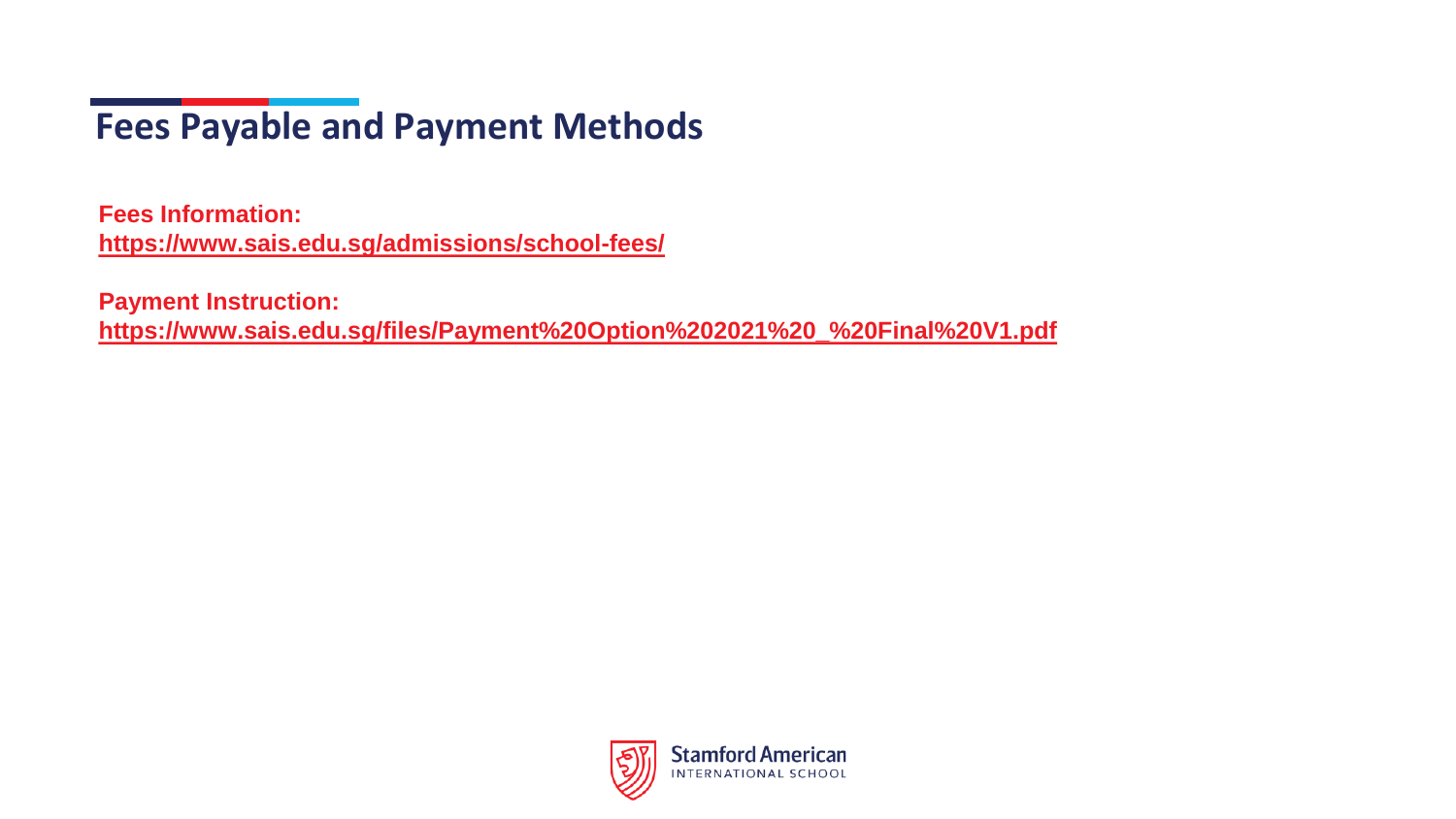# **Fee Protection Scheme(FPS) and Student Contracts**





**Stamford American TERNATIONAL SCHOOL**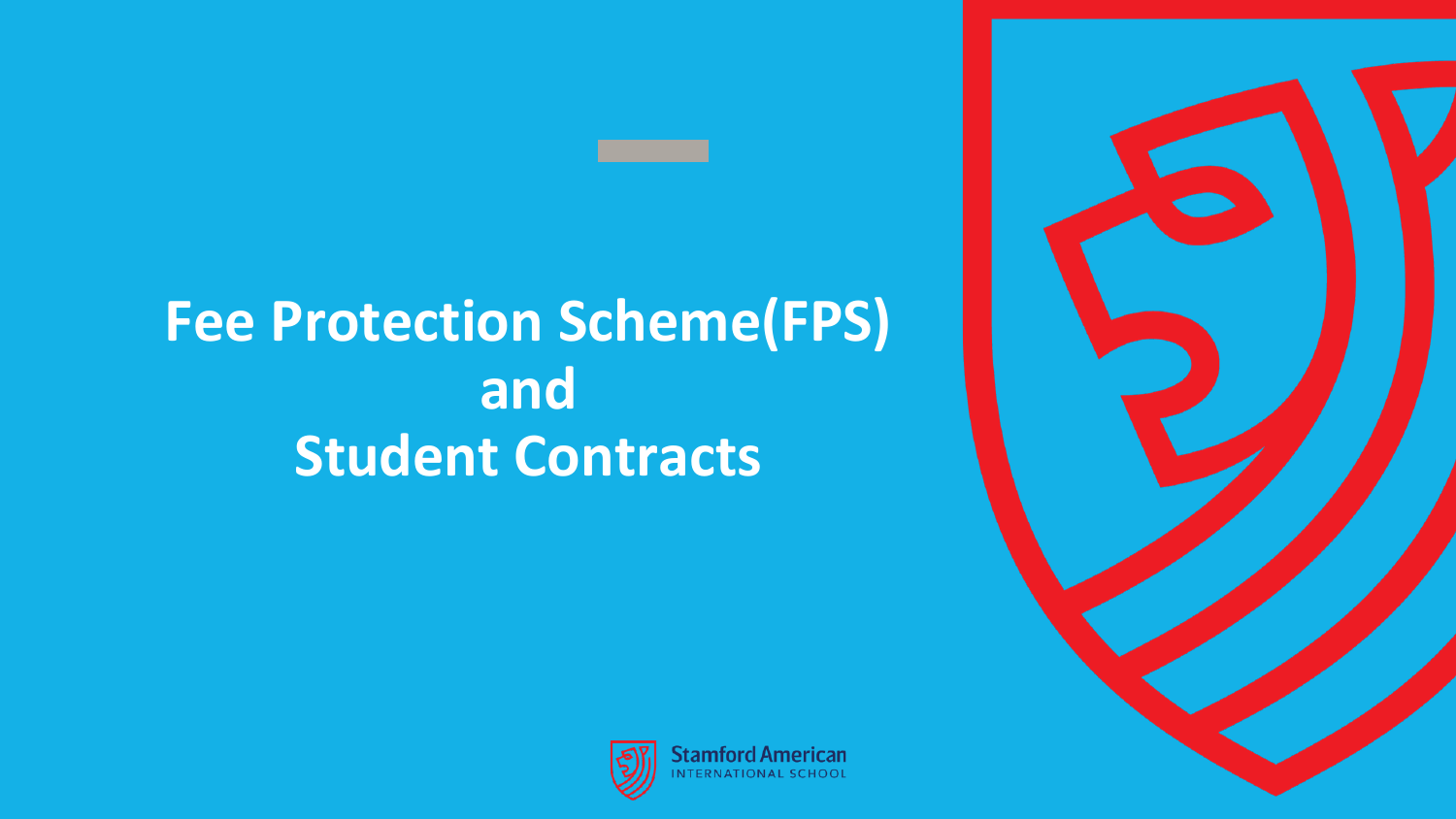### **Fee Protection Scheme**

The Fee Protection Scheme (FPS) serves to protect students' fees in the event a private education institution is unable to continue operating due to insolvency, and/or regulatory closure.

The FPS is applicable to all students regardless of nationality and the type of passes held by the students, i.e. dependent's pass, student's pass, work permit etc.

In compliance with the new regulations under the Private Education Act 2009, all students' fees must be insured under the Fee Protection Scheme (FPS). All Stamford students are now covered by way of Insurance Protection as stipulated by the Council for Private Education. The Fee Protection Scheme serves to protect the course fees that are paid to Private Education Institutes in Singapore. Fees are only considered protected once they are paid to Stamford. Stamford then activates the insurance policy with the appointed provider. The provider will then issue a certificate to the family indicating the amount covered and the period of coverage. Stamford has appointed LONPAC Insurance Bhd to be the FPS provider for our students.

- [FPS Insurance Certificate](https://www.sais.edu.sg/files/FPS_Certificate_2022_-_SAIS.pdf)
- **[FPS Insurance Policy](https://www.sais.edu.sg/files/FPS_Policy_Schedule_2022_-_SAIS.PDF)**

For more information on the Fee Protection Scheme please email finance @sais.edu.sg.

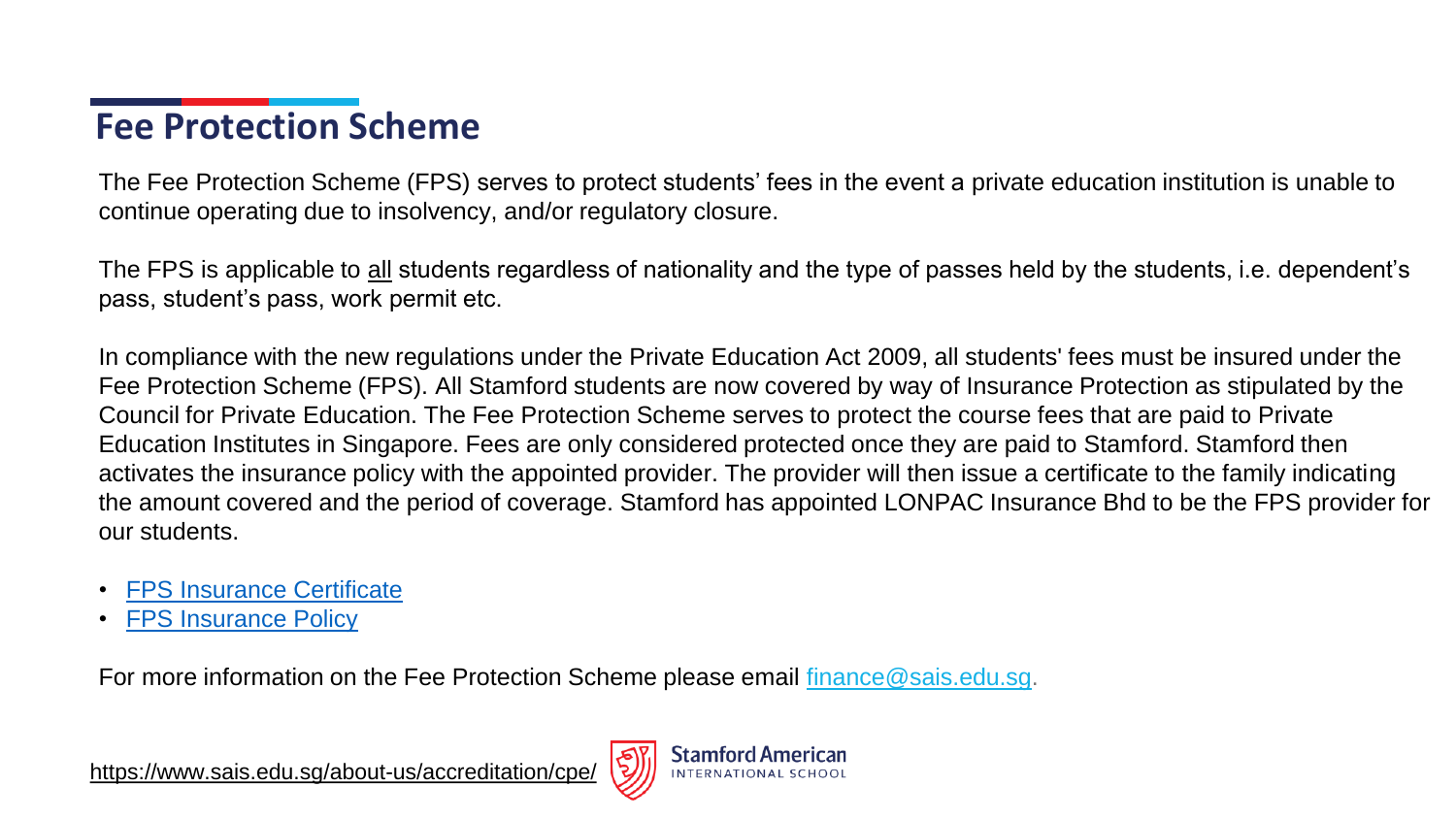### **Student Contract**

Stamford is required to execute a contract with each and every student prior to being enrolled in the school. As most of our students are under 18 years of age, a parent or the legal guardian is required to execute the contract on behalf of the student.

The Stamford-Student Contract is an important legal agreement between Stamford and parents. Students are not considered fully enrolled at Stamford until a duly-executed contract and Advisory Note (Form 12) is submitted on-line by the parent to the school.

You should only sign this contract if you fully understand and are satisfied with all of the terms and conditions detailed therein. If you have any doubts about the contents of the contract, you should seek advice and clarification before signing. Detailed sections within the Stamford-Student Contract include course information and fees, refund policy, fee protection scheme, medical insurance scheme and additional information relating to the governing law and dispute resolution. Should you require any additional information, do not hesitate to contact Stamford at +65 6602 7247 or by email at [accreditation@sais.edu.sg.](mailto:accreditation@sais.edu.sg)

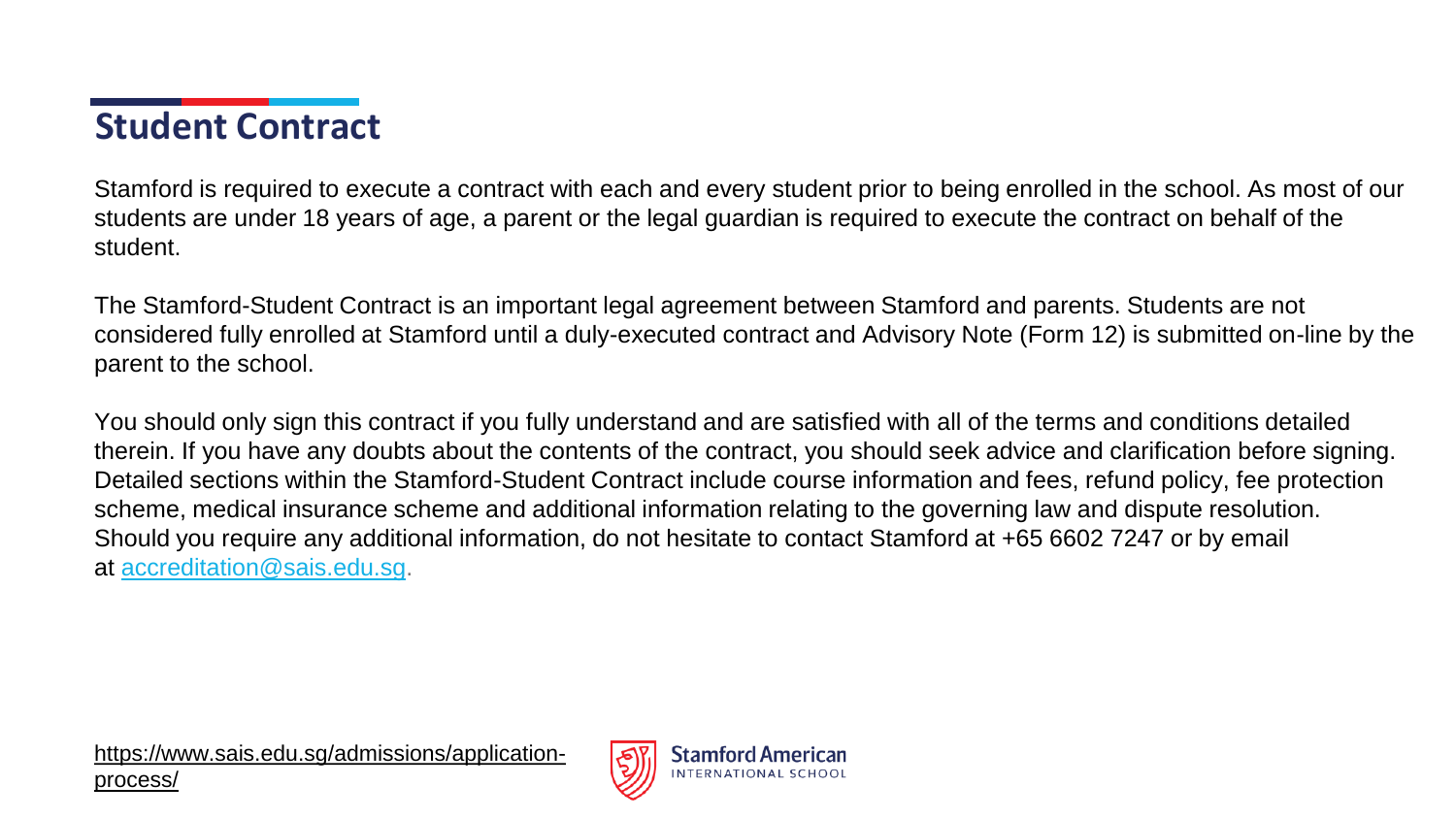# <span id="page-17-0"></span>**Refund/Transfer & Withdrawal Policy and Procedure**



**Stamford American** 

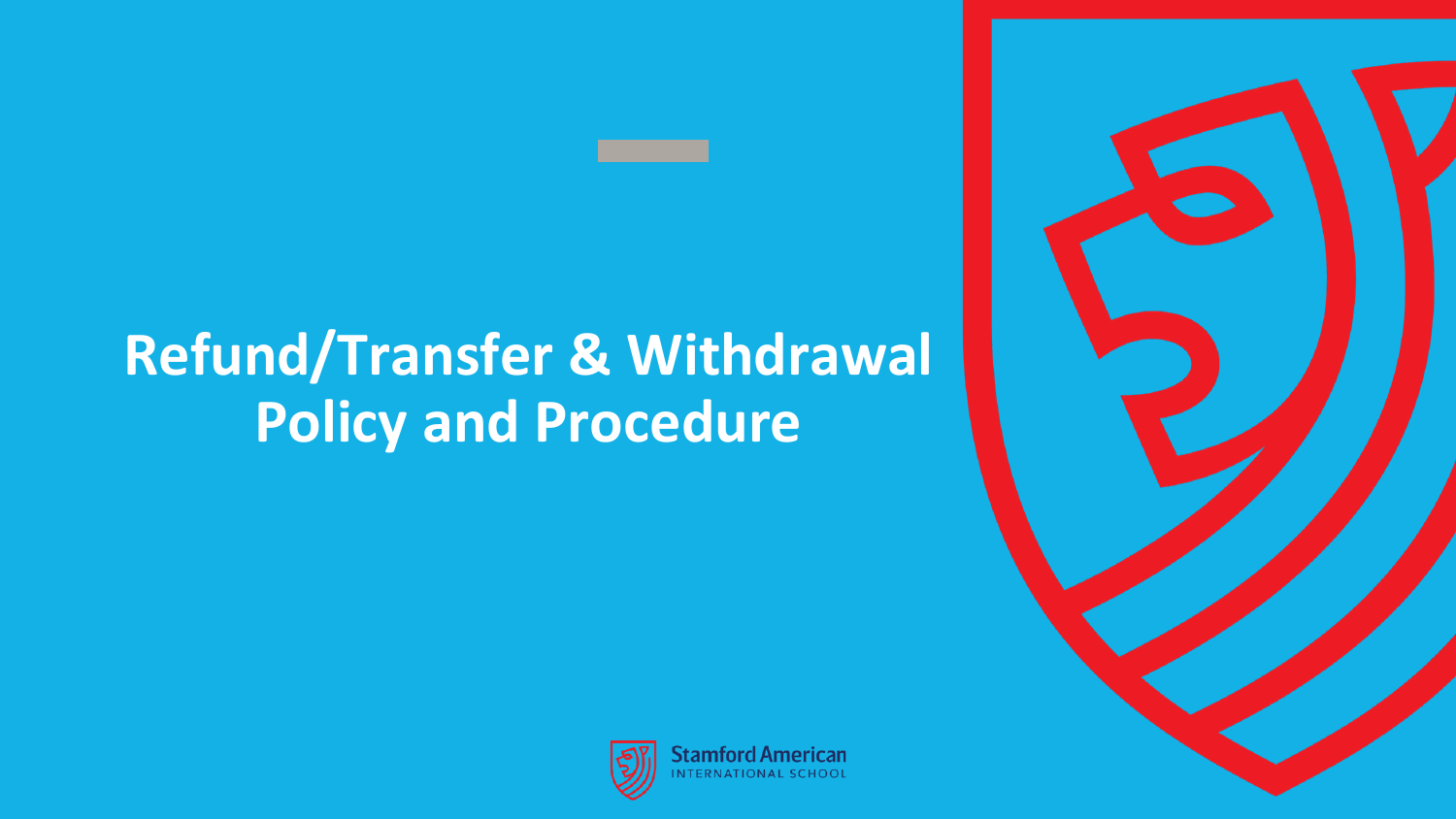### **Non-Refundable Application and Enrollment Fee**

The Application Fee is strictly non-refundable and non-transferable.

The Enrollment Fee is non-refundable and non-transferable except in the following circumstances:

- 1. Stamford is unable to offer a place to a student applicant due to denial of student pass or approval by the relevant Singapore authorities.
- 1. Stamford is unable to offer a place to a student applicant due to waitlist for the relevant year level and the student applicant elects not to be placed on the waitlist.
- 1. Student applicant does not meet the eligibility criteria for enrollment at Stamford.
- 1. Stamford is unable to offer a place to a student applicant due to sibling priority policy as published by Stamford.

The Enrollment Fee will be refunded in full in the event a student applicant cannot be accepted at Stamford for the reasons set out in 1 to 4 as determined by Stamford in its sole discretion.

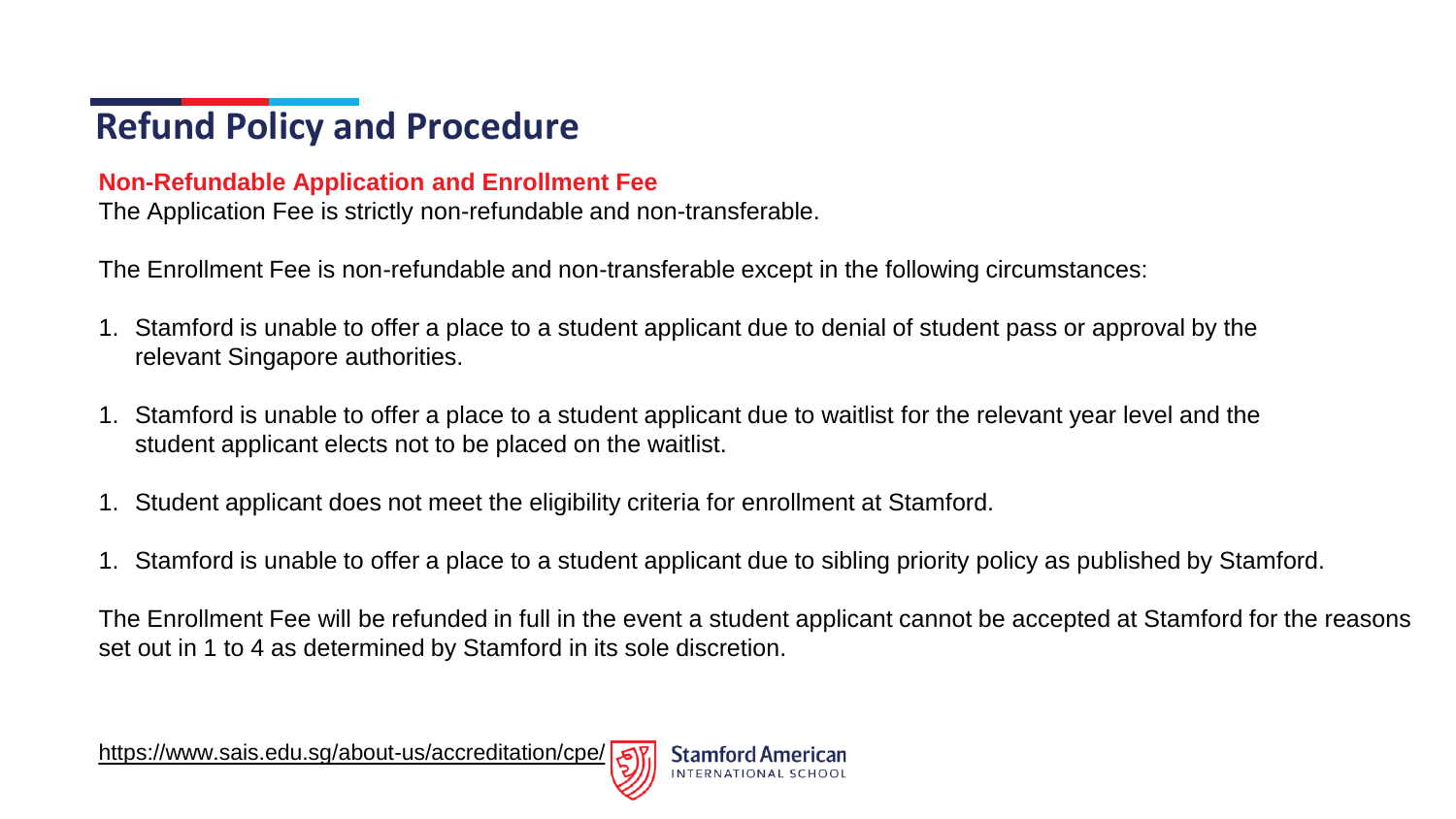### **Refund for Withdrawal Due to Non-Delivery of Course:**

The PEI will notify the Student within three (3) working days upon knowledge of any of the following:

- It does not commence the Course on the Course Commencement Date;
- It terminates the Course before the Course Commencement Date;
- It does not complete the Course by the Course Completion Date;
- It terminates the Course before the Course Completion Date;
- It has not ensured that the Student meets the course entry or matriculation requirement as set by the organization stated in Schedule A within any stipulated timeline set by CPE; or
- The Student's Pass application is rejected by Immigration and Checkpoints Authority (ICA)
- In relation to Singapore citizens, approval has not been received from Ministry of Education (MOE).

The Student should be informed in writing of alternative study arrangements (if any), and also be entitled to a refund of the entire Course Fees and Miscellaneous Fees already paid should the Student decide to withdraw, within seven (7) working days of the above notice.

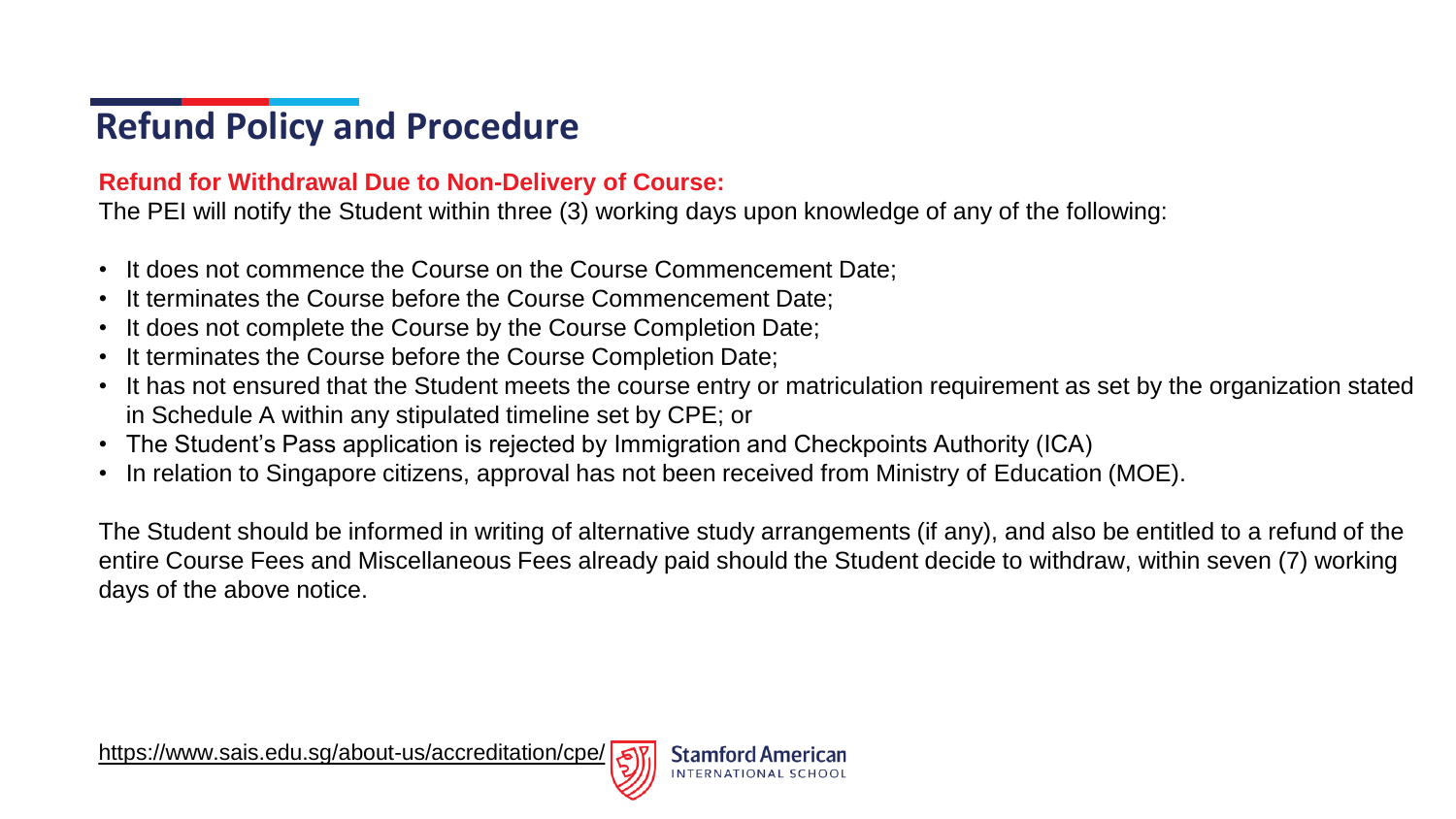### **Non-Refundable Facility Fee**

The Facility Fee is payable in full at the time of acceptance in order to secure a place. If payment is not received within 7 calendar days of receipt of the school's invoice, priority will be given to other applicants. The Facility Fee is a one-time administrative fee that is non-refundable. The full amount applies regardless of enrolment date.

#### **Refund for Withdrawal Due to Other Reasons:**

If the Student withdraws from the Course for any reason other than those stated in Clause 2.1, the PEI will, within seven (7) working days of receiving the Student's written notice of withdrawal, refund to the Student an amount based on the table in Schedule D of the PEI Student Contract.

#### **Refund During Cooling-Off Period:**

The PEI will provide the Student with a cooling-off period of seven (7) working days after the date that the Contract has been signed by both parties and

Notwithstanding Schedule D of the PEI Student Contract, the Student will be refunded all fees already paid if the Student submits a written notice of withdrawal to the PEI within the cooling-off period, regardless of whether the Student has started the course or not.

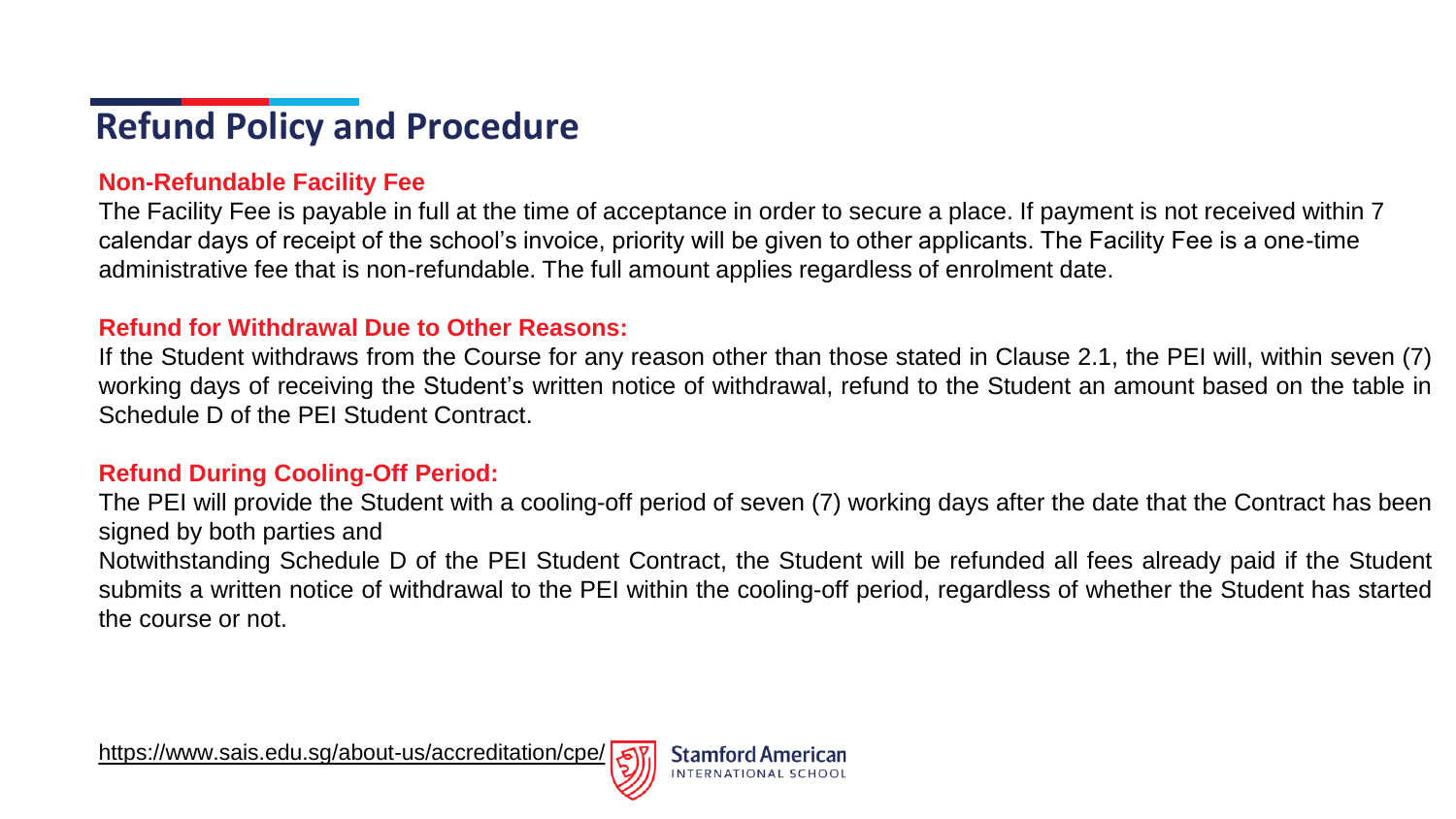### **Third Party Mediation**

In the event that the Student and the PEI are unable to resolve a dispute in accordance with the grievance procedure referred to in Clause 5.2, the Student and the PEI may refer the dispute to the Singapore Mediation Centre (SMC) or [Singapore Institute of Arbitrators \(SIArb\) through the CPE Student Services Centre \(SSC\)](http://www.ssg.gov.sg/cpe/student-services/dispute-resolution.html) www.ssg.gov.sg/cpe/studentservices/dispute-resolution.html or email [cpe\\_contact@cpe.gov.sg](mailto:cpe_contact@cpe.gov.sg) for mediation prior to instituting any legal action. The Student and the PEI hereby agree to such procedures and to pay such fees as the Singapore Mediation Centre (SMC) or Singapore Institute of Arbitrators (SIArb) may prescribe from time to time for the purpose of resolving their dispute.

### **Response Time for Feedback/Complaint**

The PEI shall respond to any feedback or complaint, received in writing, within 21 days of the date of such feedback/complaint.

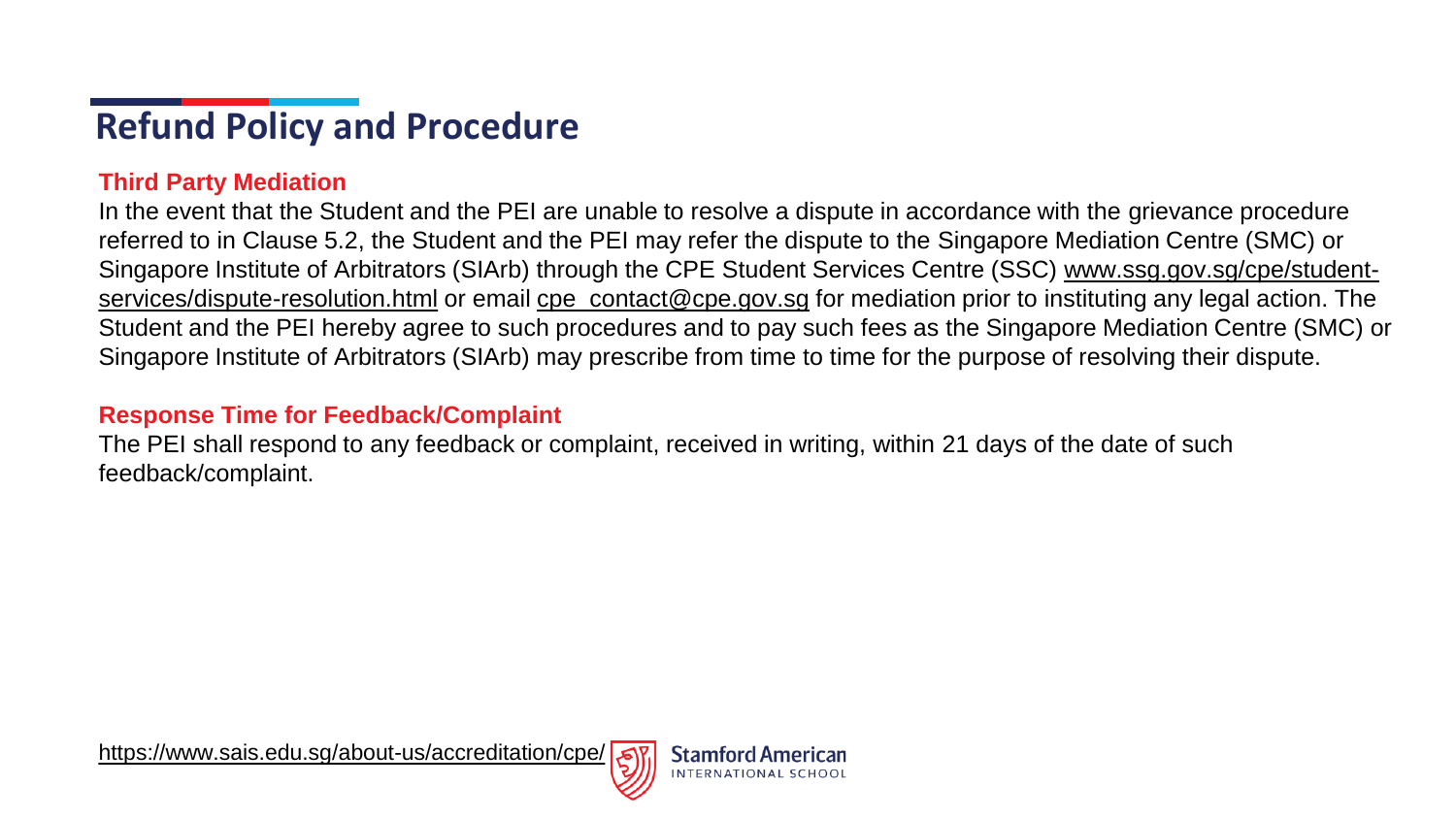## **Student Transfer and Withdrawal Policies**

Withdrawal requests may come from various forms from the parent community; however, the Customer/Parent Experience team will direct families to submit an official Withdrawal Form found on the School Portal, at <https://mystamford.edu.sg/forms-1/withdrawal-form/withdrawal-form>

Once the withdrawal form is completed and received by the Customer/Parent Experience Team, a confirmatory email will be sent to the parent. The withdrawal will be completely processed within 14 days of receiving written withdrawal from the parent.

Finance works directly with the family and follows the "Finance refund process.

The Customer/Parent Experience Team, will then, during the students last week, advise the offboarding process via email for the following to be returned:

- Return of borrowed items such as iPad, laptops, musical instruments, library books and sporting equipment.
- Return of wristbands, ID cards and Car Decals
- Student and family card balances are managed with Sodexo and refund made directly by Sodexo.
- Parents will be asked to provide future contact details –in the event SAIS needs to contact them after departure.

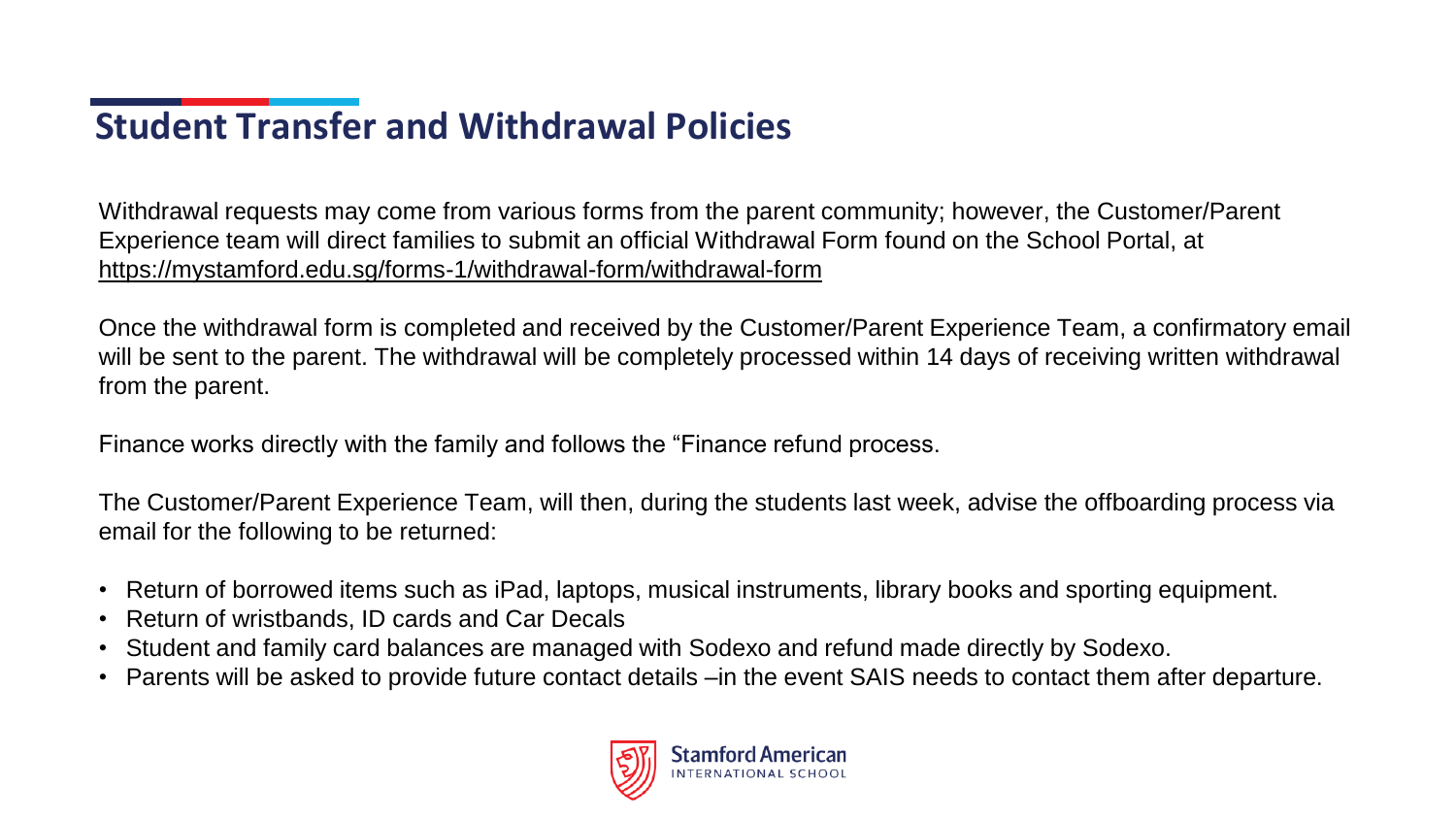# <span id="page-23-0"></span>**Singapore Regulations For International Students**



**Stamford American JTERNATIONAL SCHOOL**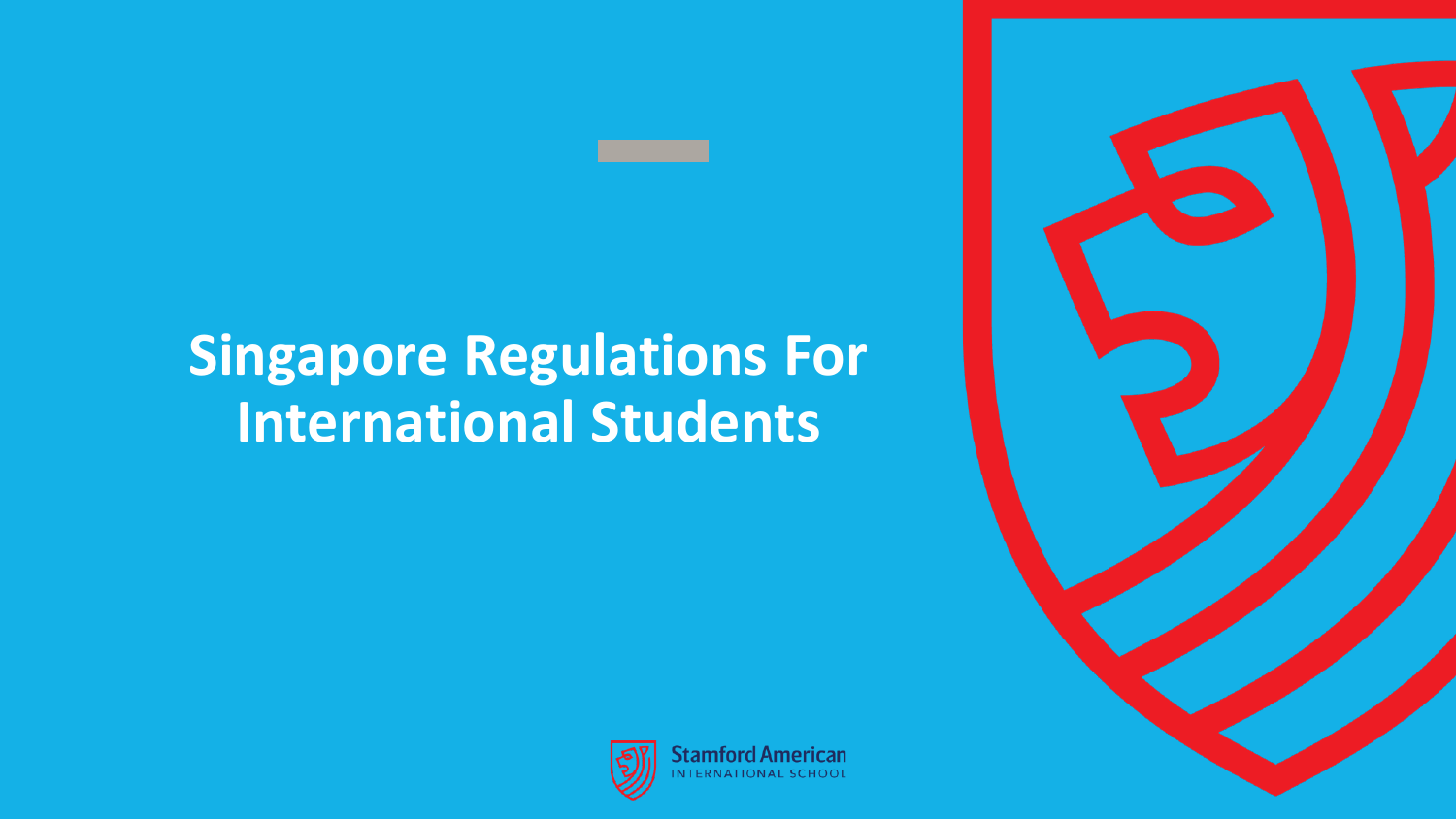## **Student Pass Application Procedure**

Stamford will register a child requiring a Student Pass with the Immigration and Checkpoints Authority (ICA) **after acceptance** and parents will process the application from there. Student Pass holders can commence classes after the student ID has been issued. Student Pass holders must meet the minimum 90% monthly attendance requirements stipulated by the ICA.

Click on the link for more information on STP Application procedures:

**ICA – Student Pass Application portal with list of documents required** 

<https://eservices.ica.gov.sg/esvclandingpage/solarplus>

**Terms and Conditions** [Student Pass \(SP\)](https://www.ica.gov.sg/docs/default-source/ica/files/docs/terms_-_conditions_stp.pdf)

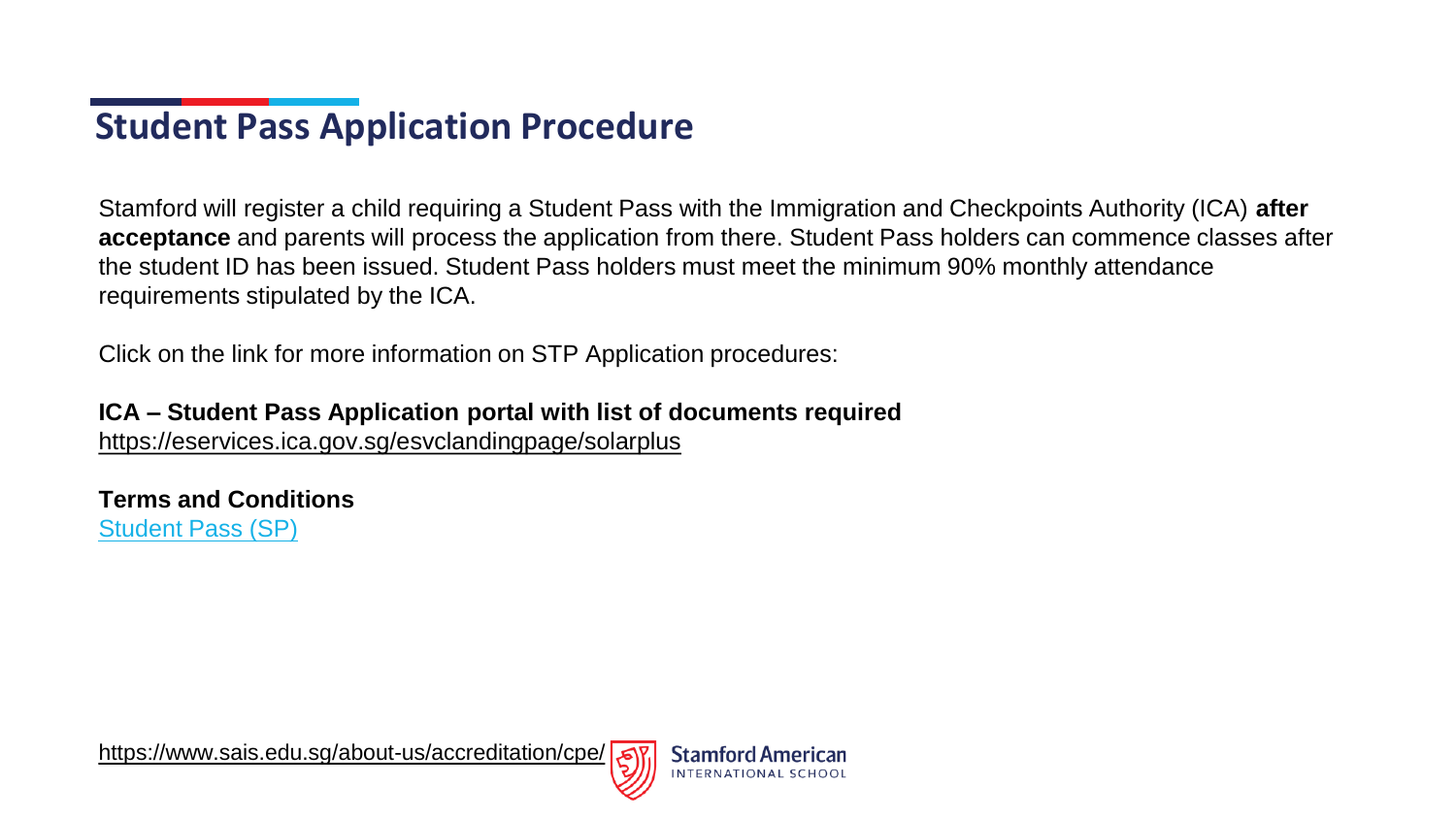## **Useful Information and Links on Singapore Laws and Regulations**

Immigrations and Checkpoints Authority of Singapore: [www.ica.gov.sg](http://www.ica.gov.sg/)

Working and Employment in Singapore: [www.mom.gov.sg](http://www.mom.gov.sg/)

Traffic Laws and Driving in Singapore: [www.lta.gov.sg](http://www.lta.gov.sg/)

Singapore Drug Law:<https://www.mha.gov.sg/what-we-do/keeping-singapore-drug-free>

Alcohol Abuse: Purchase and consumption of alcohol is prohibited for people below 18 years of age

Smoking Laws In Singapore:<http://app2.nea.gov.sg/index.aspx>

Smoking and use of tobacco products are prohibited for people below 18 years of age. It is an offence for a person to smoke in non-smoking areas and indoor premises listed under the Smoking (Prohibition in Certain Places) Act. (refer to the Section on "Smoking Prohibition"). Possession, purchase, sale and distribution of Contraband cigarettes is an offence in Singapore.

Laws on Littering: <https://sso.agc.gov.sg/Act/EPHA1987#pr17-> Littering and Spitting in public places are serious offences that could lead to a fine and community work.

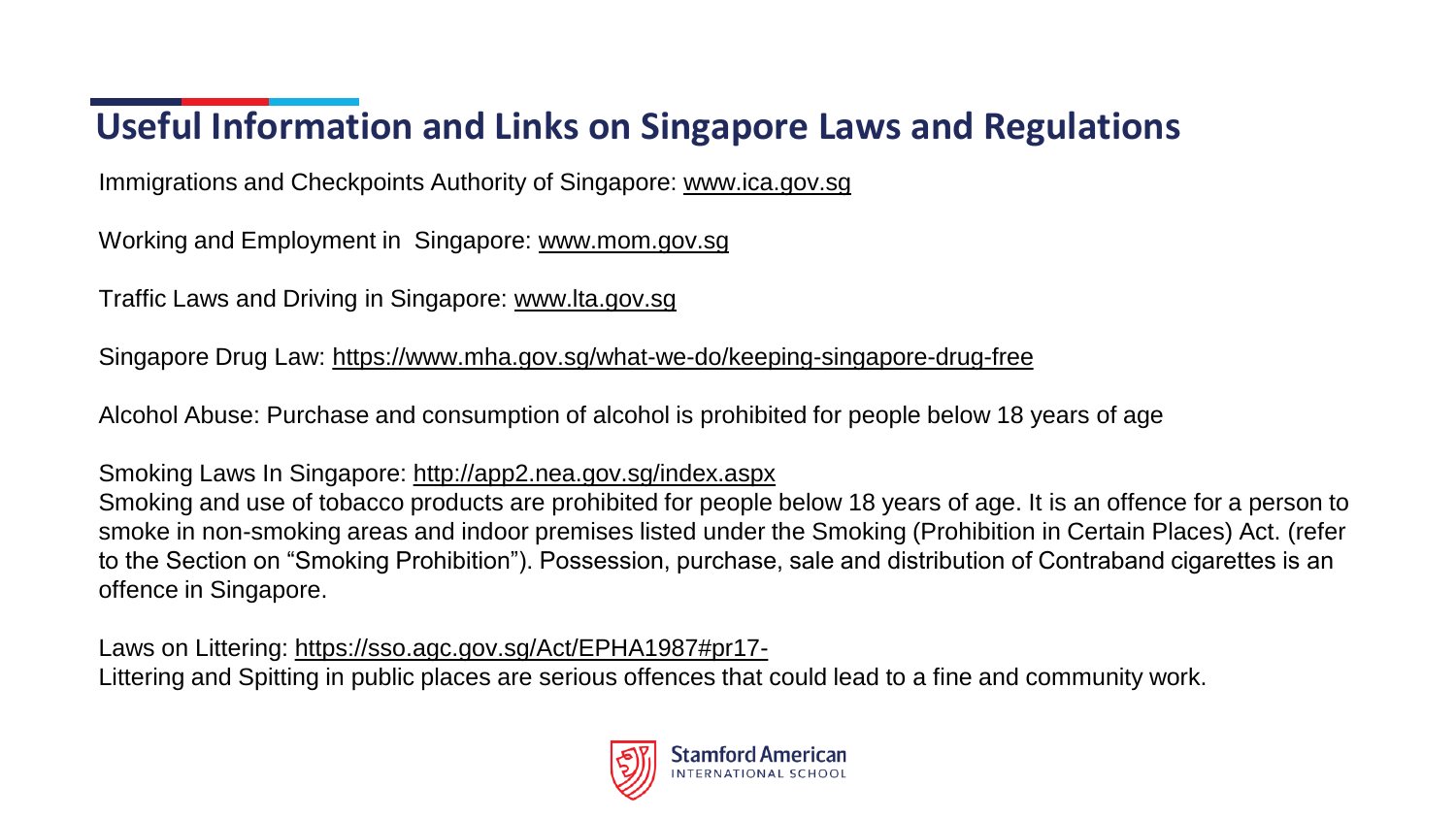### **Medical Insurance**

Stamford American International School Ltd Pte has a medical insurance scheme in place for all students. The student's parent/guardian is encouraged to seek advice on whether more comprehensive insurance cover is required or desired. This scheme provides a basic annual coverage limit of not less than \$20,000 per student in B1 ward in government and restructured hospitals and up to overall maximum limit per policy year, with 24 hours coverage in Singapore and overseas (if the student is involved in the school-related activities) throughout the course duration as required by the Council for Private Education (CPE) under the EduTrust certification scheme. Stamford has appointed Sime Darby Insurance Brokers (Singapore) Pte Ltd. as the medical insurance provider for our students.

Please download the following documents for more information on the Stamford Medical Insurance Scheme:

- [Medical Insurance Claim Form](https://www.sais.edu.sg/files/SAIS_Medical_Insurance_Claim_Form8ace.pdf)
- [Medical Certificate of Insurance and Policy](https://www.sais.edu.sg/files/SAIS_Edutrust_Certificate_of_Insurance-Policy1bb4.pdf)
- [Medical Policy & Benefit Schedule](https://www.sais.edu.sg/files/SAIS_Edutrust_Policy-Benefit_Schedule1c2a.pdf)

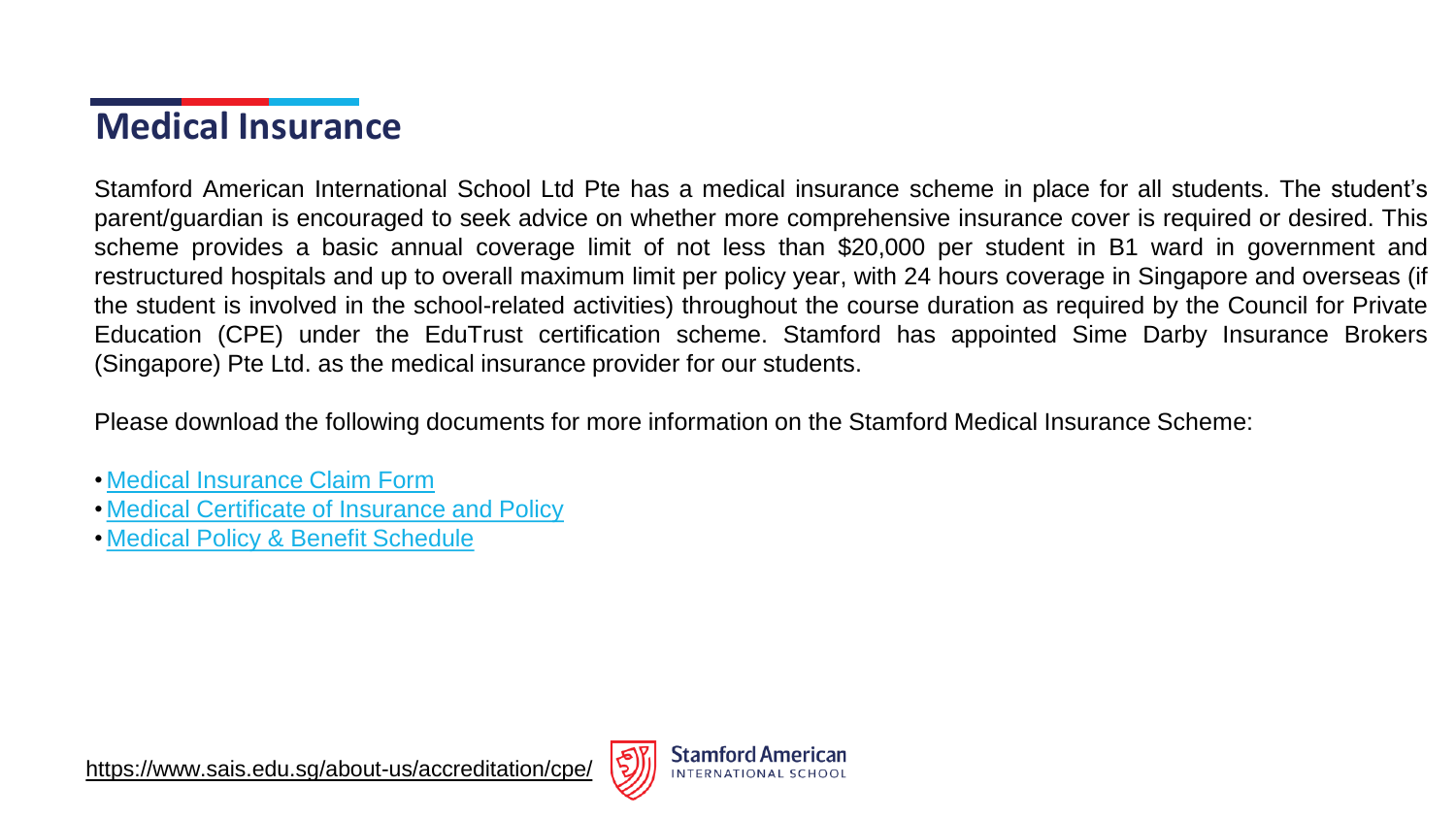### **Accommodation**

Stamford American International School is pleased to offer a boarding program at ACS Oldham Hall Premier Boarding for our students who have immediate families that reside in another country. Our boarding program is open to all SAIS Secondary Students from Grades 6 to 12.

Stamford Boarding @ ACS Oldham Hall is centrally located in Singapore, 10 minutes from Newton MRT with easily-accessible amenities such as supermarket, bookshop, convenience stores, eateries and clinic. an awardwinning hostel (conferred by the Ministry of Education, Singapore), offers a family atmosphere that is safe, secure and caring, with an international community of friends.

- For PCS students, boarding remains the policy
- For mainstream students joining Stamford without a parent present, boarding is our recommendation

- Boarding provides a stable, safe and secure living arrangement, we have strong relationship with OH and work in close alignment with them to provide a connected and supportive partnership for SAIS students

• If a student requests an exemption from OH boarding, exemptions are not to be promoted, but may be based on medical issues, if a student has been residing in Singapore for a length of time in an approved homestay, etc.

<https://www.sais.edu.sg/boarding/>

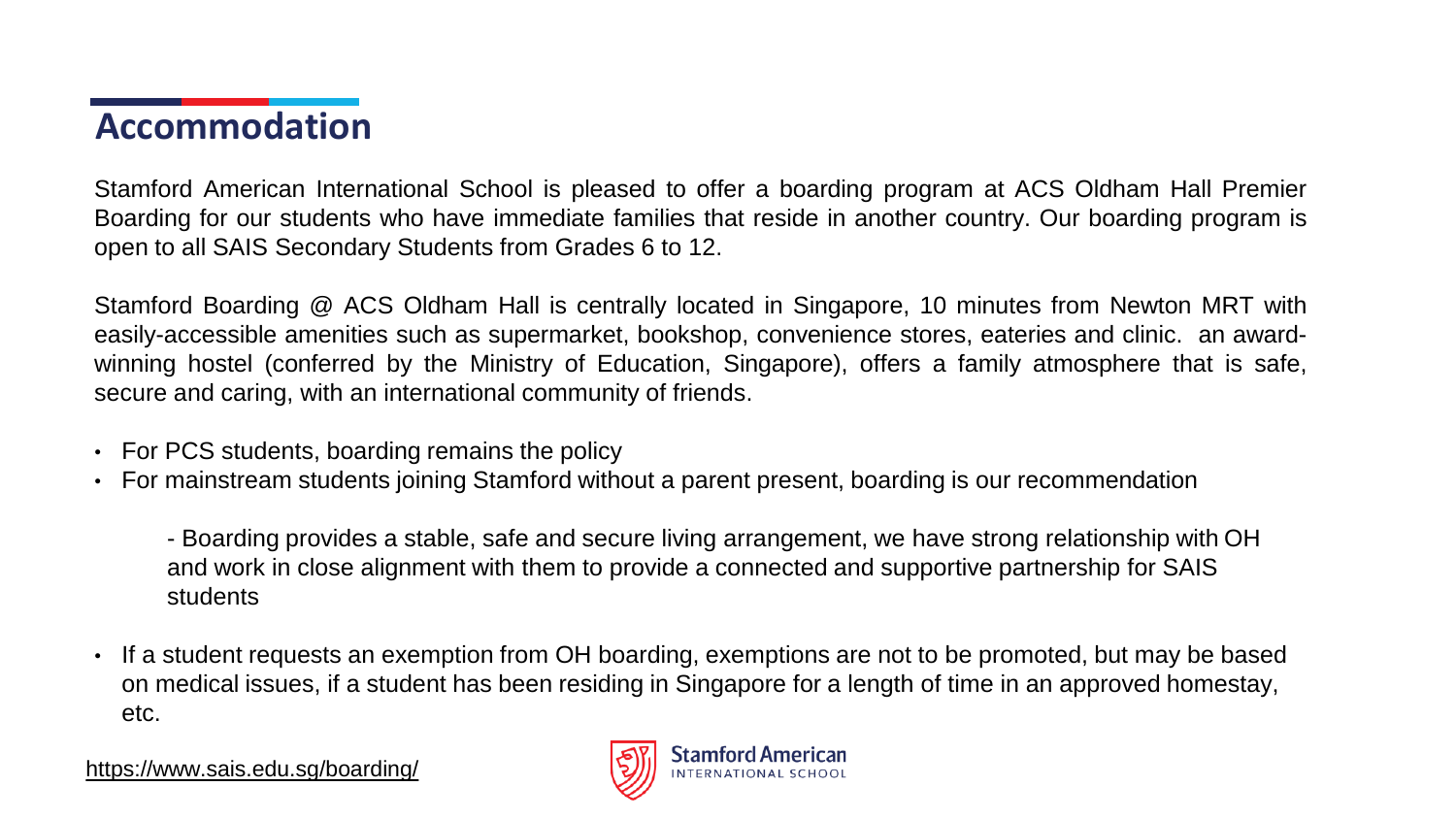## **General Healthcare Service in Singapore**

Primary Healthcare Services:

[https://www.moh.gov.sg/home/our-healthcare-system/healthcare-services-and-facilities/primary](https://www.moh.gov.sg/home/our-healthcare-system/healthcare-services-and-facilities/primary-healthcare-services)healthcare-services

All Healthcare Services and Facilities:

<https://www.moh.gov.sg/home/our-healthcare-system/healthcare-services-and-facilities>

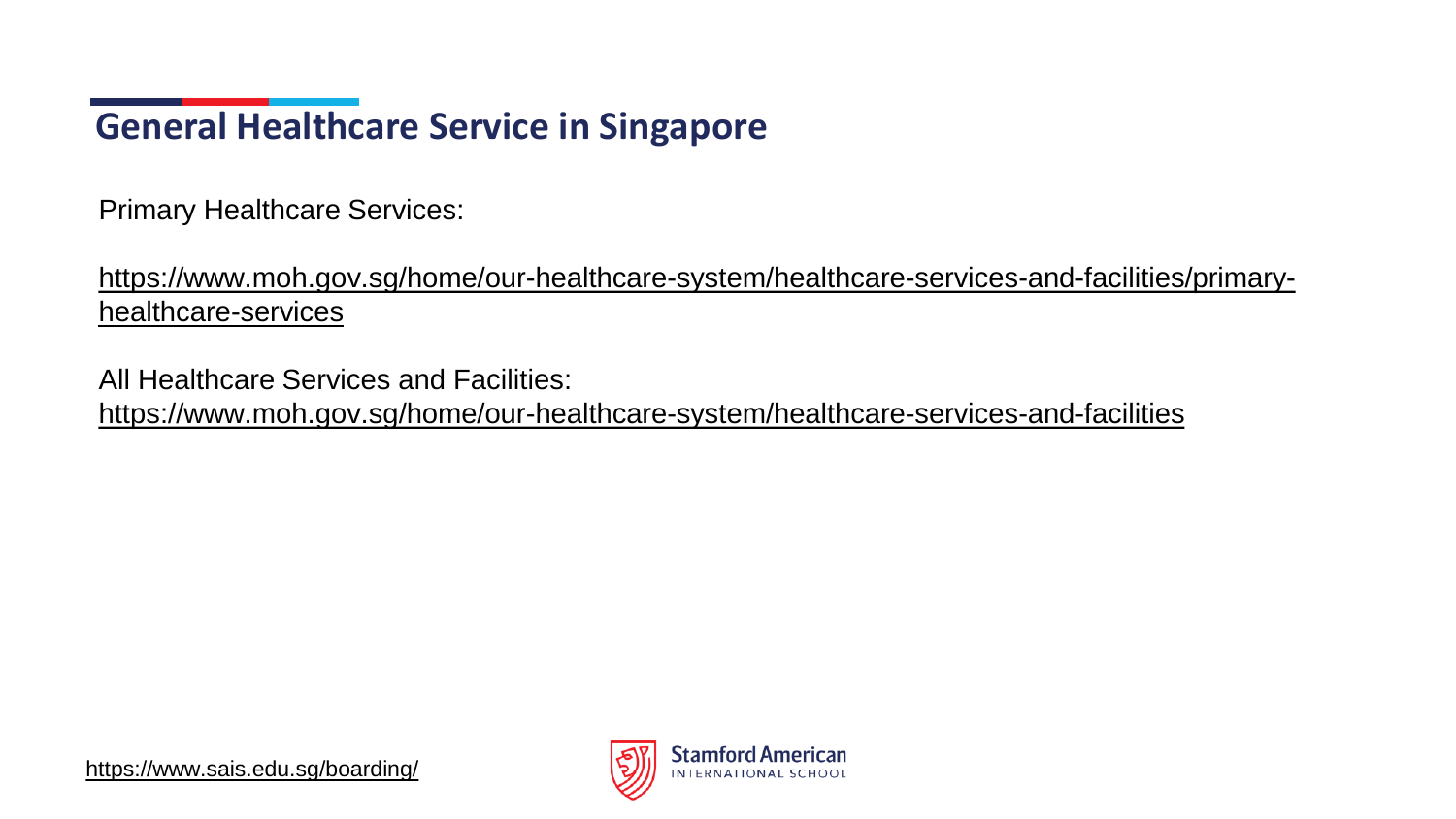<span id="page-29-0"></span>

**Stamford American** NTERNATIONAL SCHOOL

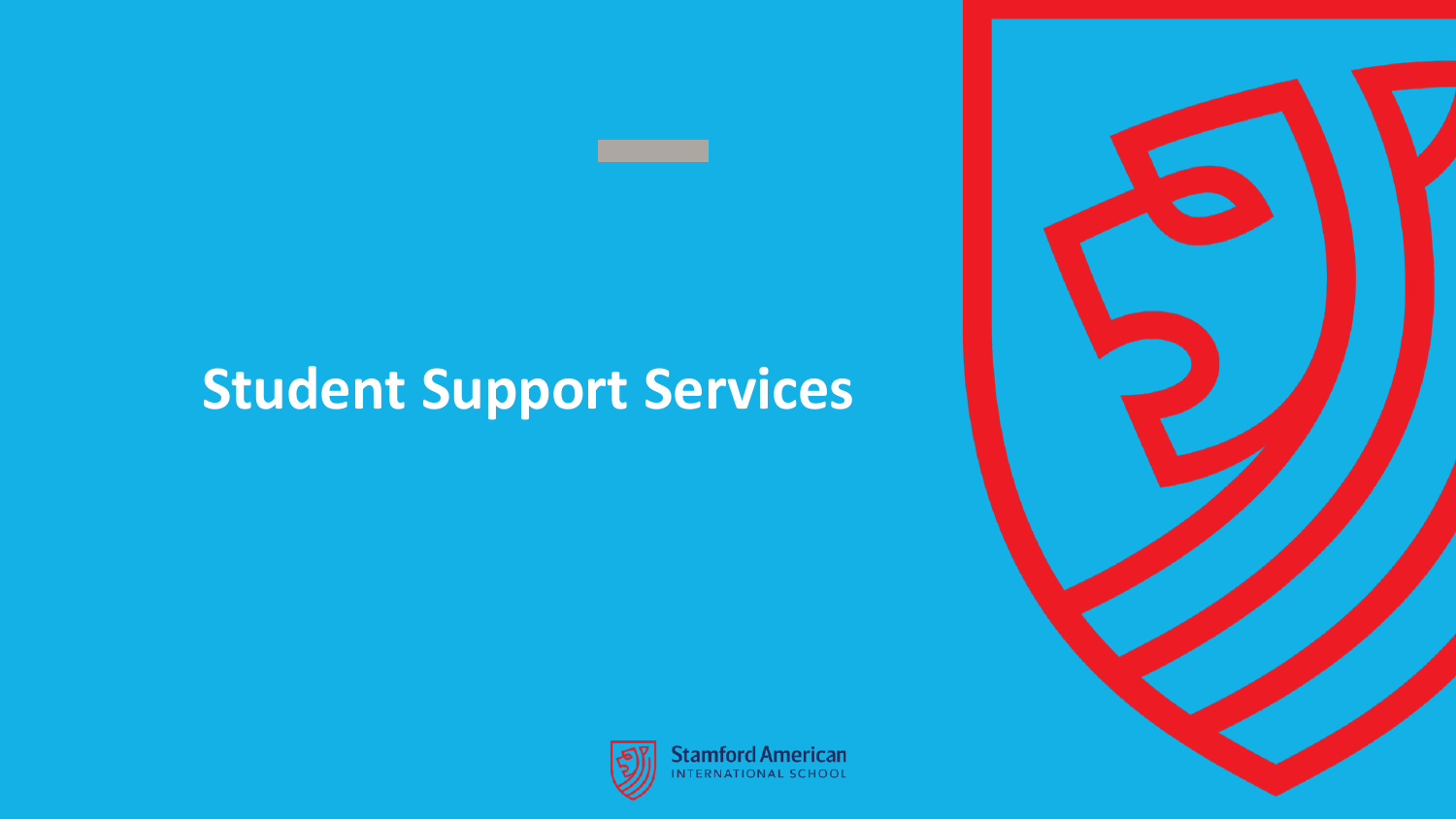Students may sometimes need extra support as they navigate through school, social life and the other aspects of growing up. The Student Support Department at Stamford American offers a helping hand to all students in managing any academic, emotional, physical or developmental challenges that come their way.

Through a Response to Intervention (RTI) approach, we seek to identify learning and behavioral needs early. We then work towards offering the appropriate support services to our students through our team of counselors, therapists and teachers. Our areas of support are:

### **Early Intervention**

This powerful and proactive student support service program addresses social-emotional, language, cognitive and motor development concerns among young learners at the Early Learning Village.

### **Academic Support**

Students who face academic performance issues have access to remedial lessons to bring them up to par with their peers. Academic support teachers work closely with classroom teachers to design weekly small-group sessions that give students a boost in mastering their subject areas.

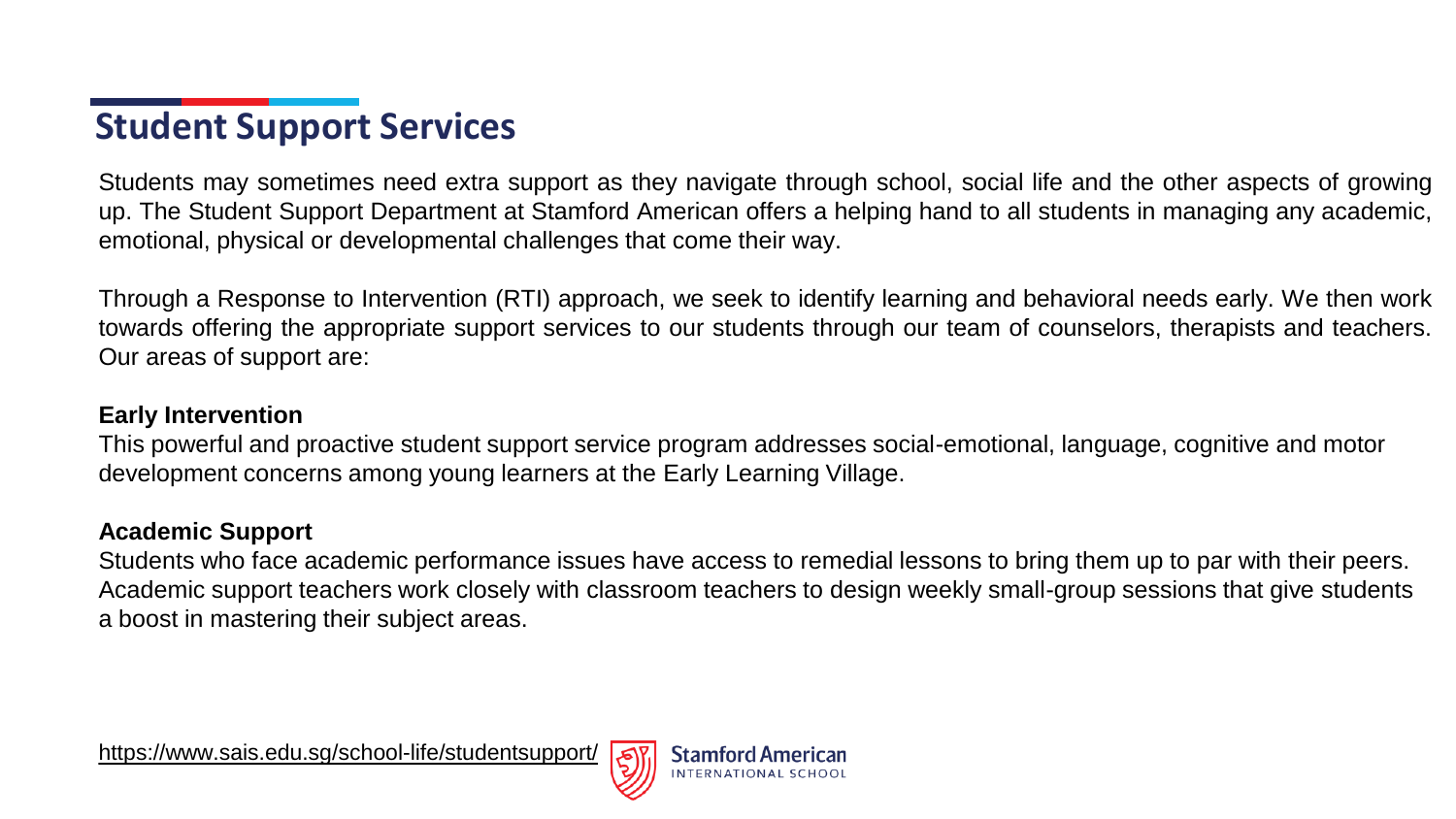#### **Math Extension**

For students who are not yet numbers-oriented, additional small-group instruction is available to give them a better grasp of mathematical concepts taught at their grade level.

#### **Counseling**

The Student Support Department runs a comprehensive program to help students overcome social and emotional hurdles. Counseling services are both preventative and responsive, and are administered through individual and group counseling, Check-In/Check-Out (CICO) intervention and school-wide awareness drives.

### **Speech and Language Therapy**

Speech therapists are available for students who experience difficulty in communicating with others. Through a language and communication program, students learn strategies for effective communication inside and outside the classroom.

### **Occupational Therapy**

Whether a student has trouble holding a pencil or paying attention in class, our occupational therapists are on hand to guide students in effectively and happily participating in all areas of school life.

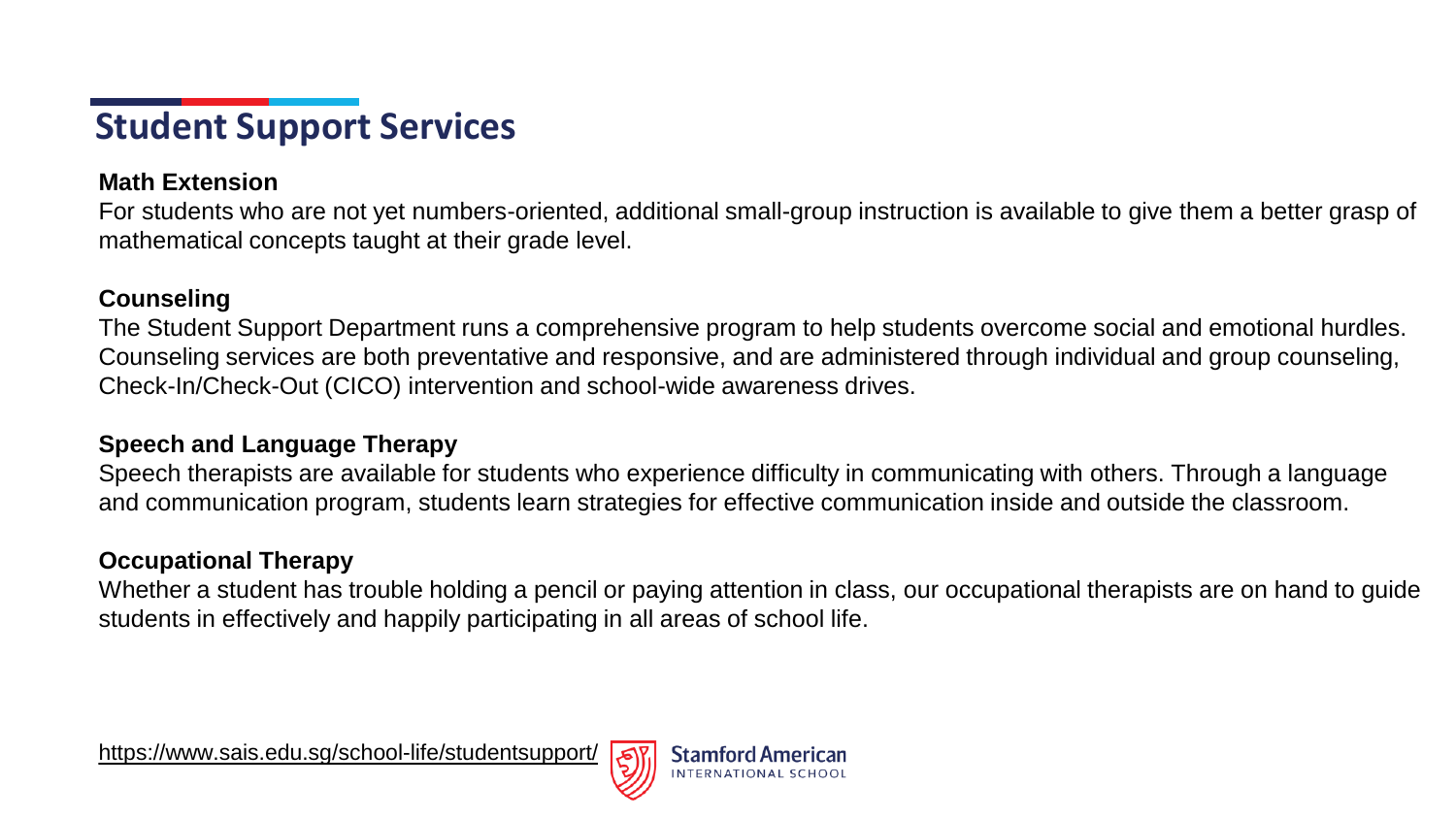### **Intensive Support**

In cases where students needs exceptional support services, Special Education teachers get involved in designing individualized programs. These programs will tap on the expertise of a range of education specialists depending on the needs and progress of each student.

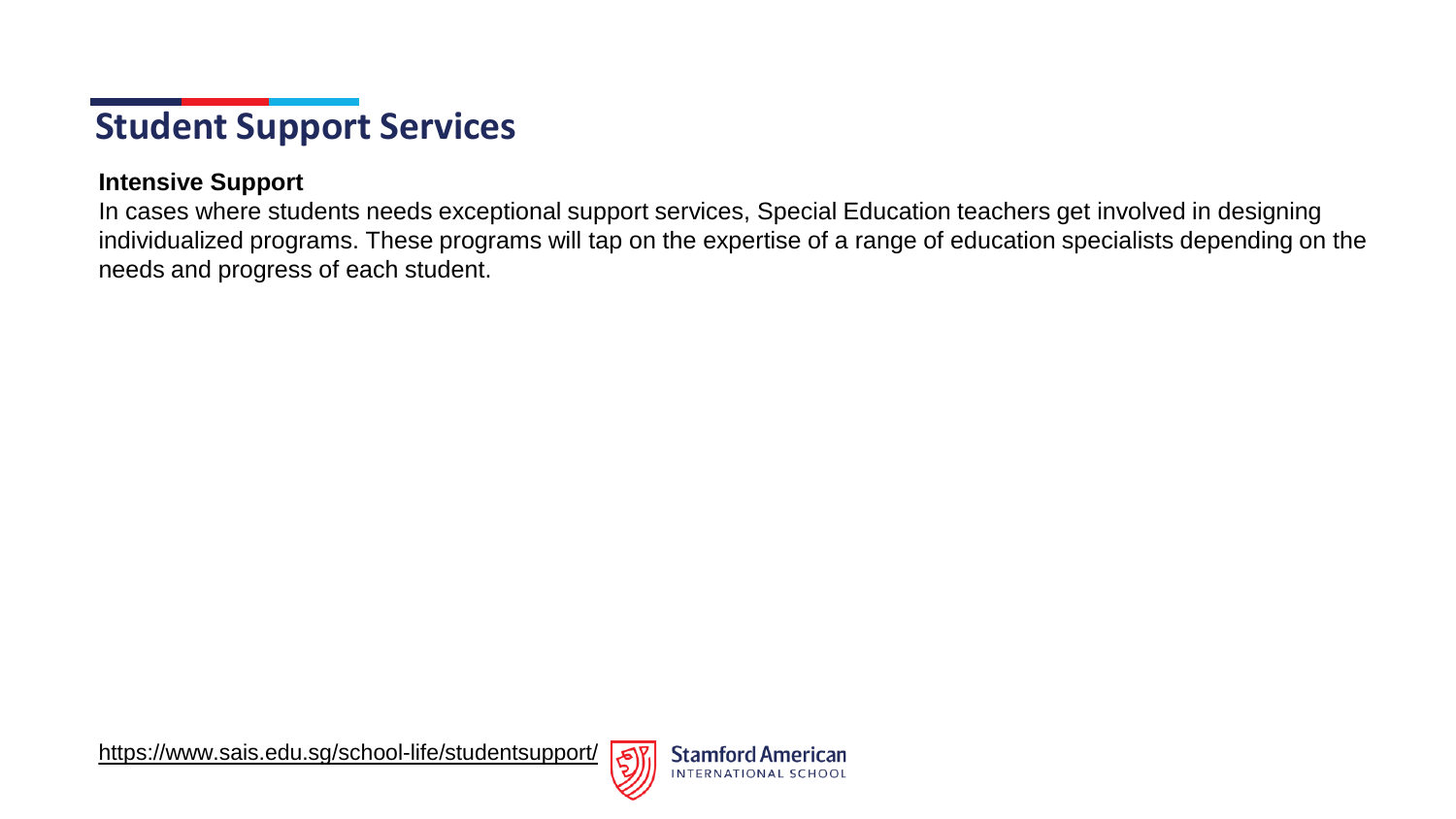# <span id="page-33-0"></span>**Committee for Private Education (CPE)**





**Stamford American** NTERNATIONAL SCHOOL